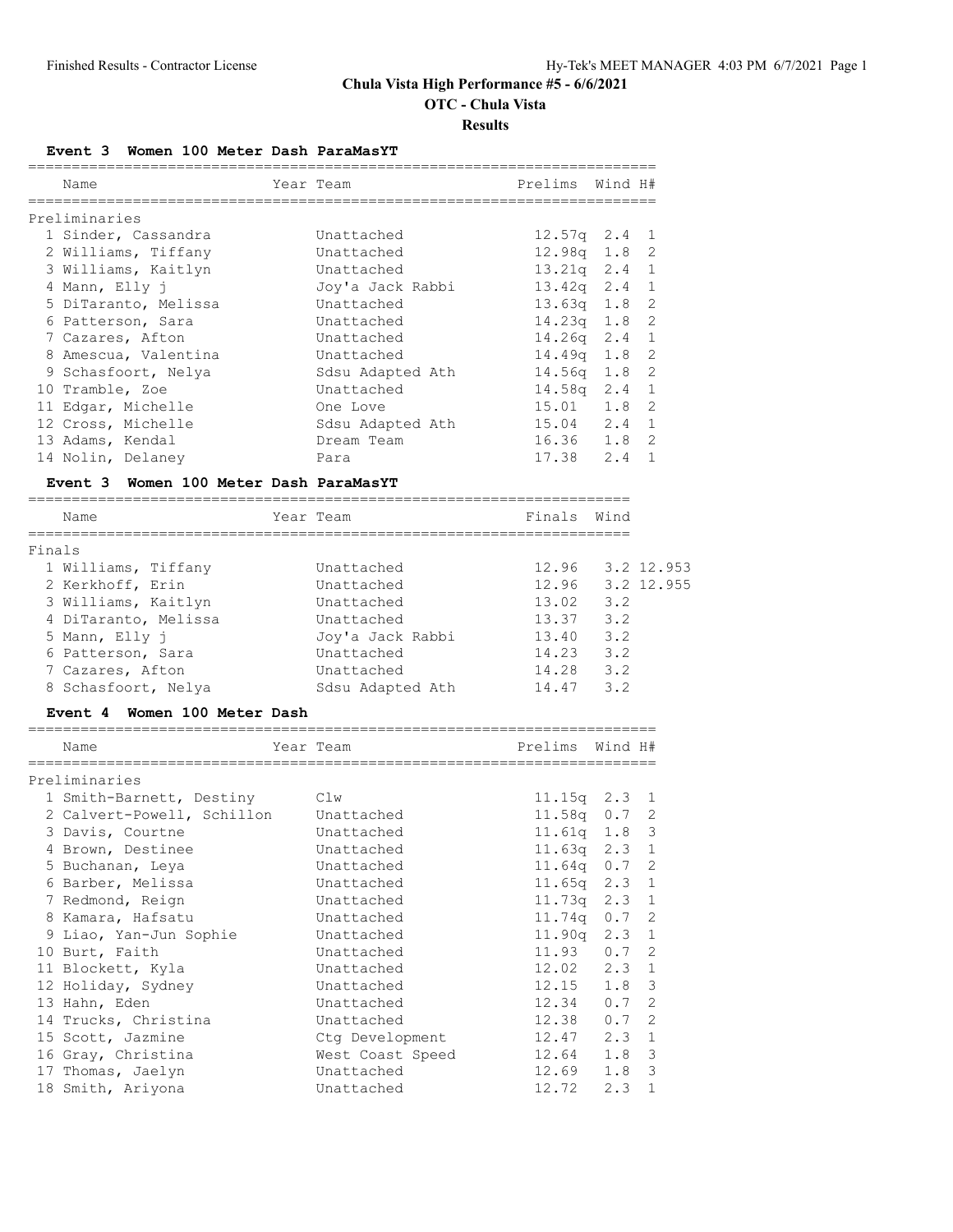**OTC - Chula Vista**

#### **Results**

| Event 4 Women 100 Meter Dash         |                   |                      |         |                |          |
|--------------------------------------|-------------------|----------------------|---------|----------------|----------|
| 19 Kerkhoff, Erin                    | Unattached        | 12.98                | 0.7     | 2              |          |
| 20 Westby, Jaya                      | Unattached        | $13.16$ $1.8$        |         | 3              |          |
| 21 Miller, Raneka                    | Dpa               | 13.36 1.8            |         | 3              |          |
| 22 Gasson, Mary Elizabeth            | Unattached        | 13.89                | 1.8     | 3              |          |
| 23 Hilgeman, Nora                    | Unattached        | 14.66                | 0.7     | $\overline{2}$ |          |
| Event 4 Women 100 Meter Dash         |                   |                      |         |                |          |
| Name                                 | Year Team         | Finals Wind          |         |                |          |
| Finals                               |                   |                      |         |                |          |
| 1 Smith-Barnett, Destiny             | C1w               | $11.19$ 3.0          |         |                |          |
| 2 Davis, Courtne                     | Unattached        | $11.44$ 3.0          |         |                |          |
| 3 Buchanan, Leya                     | Unattached        | 11.46 3.0 11.452     |         |                |          |
| 4 Calvert-Powell, Schillon           | Unattached        | 11.46 3.0 11.453     |         |                |          |
| 5 Kamara, Hafsatu                    | Unattached        | 11.62 3.0            |         |                |          |
| 6 Brown, Destinee                    | Unattached        | 11.65                | 3.0     |                |          |
| 7 Redmond, Reign                     | Unattached        | 11.76 3.0            |         |                |          |
| 8 Liao, Yan-Jun Sophie               | Unattached        | 11.93 3.0            |         |                |          |
| 9 Barber, Melissa                    | Unattached        | $12.00 \t3.0$        |         |                |          |
|                                      |                   |                      |         |                |          |
| Event 6 Men 100 Meter Dash ParaMasYT |                   |                      |         |                |          |
| Name                                 | Year Team         | Prelims Wind H#      |         |                |          |
| Preliminaries                        |                   |                      |         |                |          |
| 1 Jean Paul, Isaac                   | US Paralympics    | 10.78q 1.7 1         |         |                |          |
| 2 Brown, David                       | US Paralympics    | $11.36q$ 1.7         |         | 1              |          |
| 3 Steward, Moray                     | US Paralympics    | 11.38q 1.7           |         | 1              |          |
| 4 Price, Markeith                    | US Paralympics    | $11.55q$ $1.7$       |         | $\mathbf{1}$   |          |
| 5 Wood, Jeffrey                      | Unattached        | 11.89q 1.7           |         | 1              |          |
| 6 Frech, Ezra                        | US Paralympics    | $13.36q$ 1.7         |         | 1              |          |
| 7 Smith, Camren                      | Unattached        | 13.87q 1.7           |         | 1              |          |
| 8 Hightower, Erik                    | US Paralympics    | $14.05q$ 1.9         |         | 2              |          |
| 9 Clark, Zion                        | Unattached        | $15.65q$ $1.9$       |         | 2              |          |
| Event 6 Men 100 Meter Dash ParaMasYT |                   |                      |         |                |          |
| Name                                 | Year Team         | Finals Wind H#       |         |                |          |
| Finals                               | _________________ | ==================== |         |                |          |
| 1 Brown, David                       | US Paralympics    | 11.42                | 2.0     | 1              |          |
| 2 Steward, Moray                     | US Paralympics    | 11.46                | 2.0     | 1              |          |
| 3 Price, Markeith                    | US Paralympics    | 11.72                | 2.0     | 1              |          |
| 4 Wood, Jeffrey                      | Unattached        | 11.78                | 2.0     | 1              |          |
| 5 Hightower, Erik                    | US Paralympics    | 14.32                | 2.0     | 2              |          |
| 6 Clark, Zion                        | Unattached        | 15.88                | 2.0     | 2              |          |
| <b>Event 7</b><br>Men 100 Meter Dash |                   |                      |         |                |          |
| Name                                 | Year Team         | Prelims              | Wind H# |                |          |
| Preliminaries                        |                   |                      |         |                |          |
| 1 Donigian, Alexander                | Armenia           | $10.39q$ 1.7         |         |                | 3 10.383 |
| 2 Wilson, Kirk                       | Unattached        | $10.39q$ 1.9         |         |                | 1 10.387 |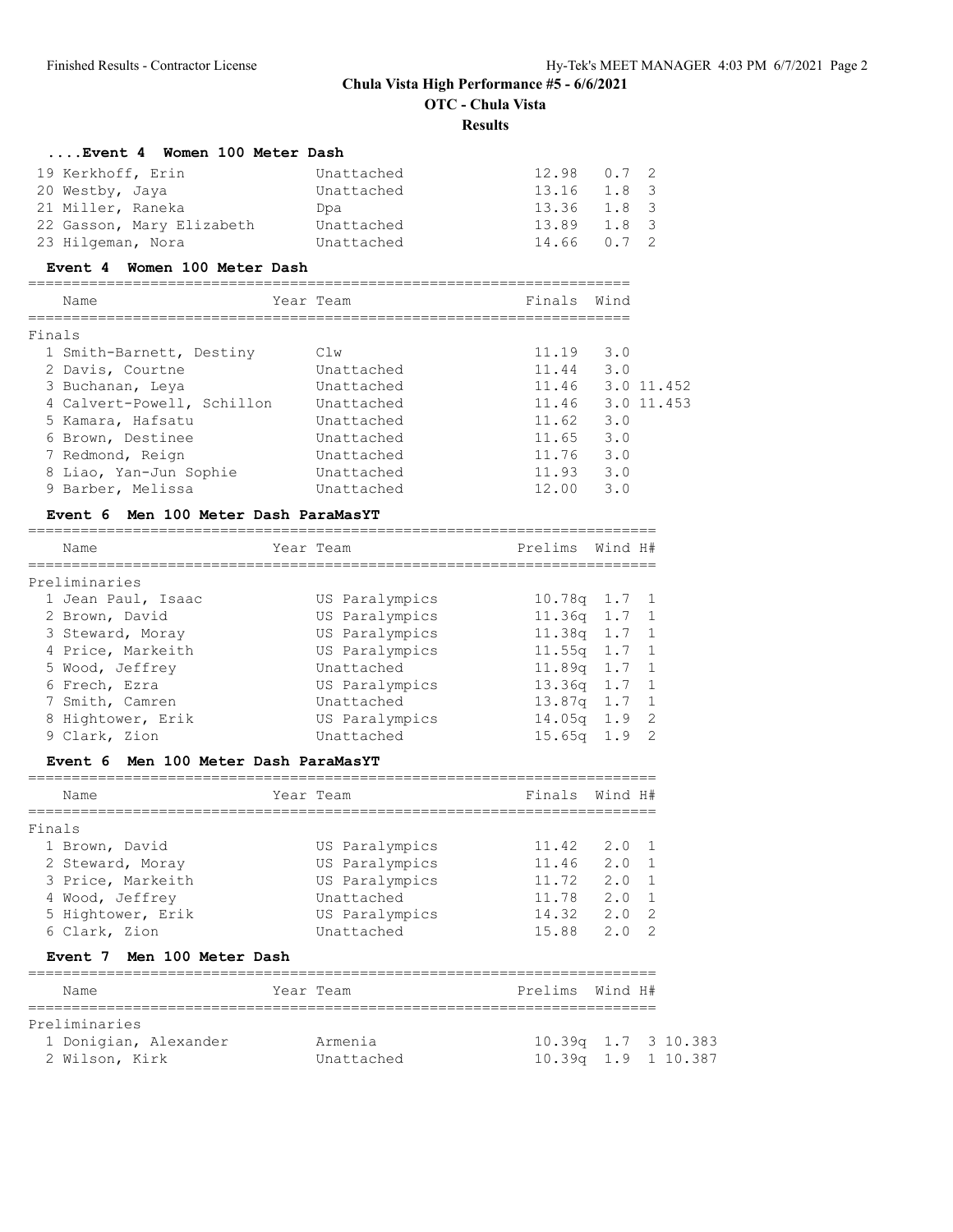**OTC - Chula Vista**

**Results**

# **....Event 7 Men 100 Meter Dash**

| 3 Brown, Jermaine     | Tracksmith      | $10.63q$ $0.5$ 4 |               |                |
|-----------------------|-----------------|------------------|---------------|----------------|
| 4 Kamau, Leroy        | Png             | $10.74q$ 1.7 3   |               |                |
| 5 Davis, Mister       | Unattached      | 10.88q 0.5 4     |               |                |
| 6 Ahenguah, Benjamin  | Unattached      | $10.91q$ 1.7 3   |               |                |
| 7 Harper, Nicholas    | Unattached      | $10.92q$ 1.8 2   |               |                |
| 8 Horsley, Carl       | Dpa             | $10.94q$ 0.5 4   |               |                |
| 9 Rush, Sydney        | Ctg Development | $11.01q$ 0.5 4   |               |                |
| 10 Ramadhan, Januar   | Unattached      | $11.05$ $1.7$ 3  |               |                |
| 11 Leeper, Blake      | Unattached      | 11.06 1.8 2      |               |                |
| 12 Francisco, Nathen  | Unattached      | 11.11            | $1.9 \quad 1$ |                |
| 13 Davis, Amir        | Unattached      | 11.15            | 0.54          |                |
| 14 Peters, Justin     | S.H.A.R.K.S     | 11.21            | $1.9 \quad 1$ |                |
| 15 Mack, Anthony      | Unattached      | 11.31            | $1.7-3$       |                |
| 16 Song, Ethan        | Unattached      | 11.37            | $1.9 \quad 1$ |                |
| 17 Lawson, Winston    | Unattached      | 11.40            | $1.8-2$       |                |
| 18 Hallburn, Michael  | Unattached      | 11.52            | $1.7-3$       |                |
| 19 Barnett, Todd      | Unattached      | 11.57            | 0.54          |                |
| 20 Bonfa, Anthony     | Unattached      | 11.71            | $1.7 \quad 3$ |                |
| 21 Philips, Christian | Unattached      | 11.80            | $1.8-2$       |                |
| 22 Macklin, Nicholas  | Unattached      | 12.08            | $1.9 \quad 1$ |                |
| 23 Fideler, Oliver    | Unattached      | 12.41            | 0.54          |                |
| 24 Pontonuwu, Kevin   | Unattached      | 14.11            | 1.9           | $\overline{1}$ |
|                       |                 |                  |               |                |

#### **Event 7 Men 100 Meter Dash**

|        | Name                  | Year Team       | Finals | Wind |
|--------|-----------------------|-----------------|--------|------|
| Finals |                       |                 |        |      |
|        | 1 Wilson, Kirk        | Unattached      | 10.26  | 1.3  |
|        | 2 Donigian, Alexander | Armenia         | 10.40  | 1.3  |
|        | 3 Brown, Jermaine     | Tracksmith      | 10.57  | 1.3  |
|        | 4 Kamau, Leroy        | Png             | 10.71  | 1.3  |
|        | 5 Horsley, Carl       | Dpa             | 10.81  | 1.3  |
|        | 6 Harper, Nicholas    | Unattached      | 10.90  | 1.3  |
|        | 7 Ahenguah, Benjamin  | Unattached      | 10.92  | 1.3  |
|        | 8 Rush, Sydney        | Ctg Development | 11.07  | 1.3  |
|        | 9 Davis, Mister       | Unattached      | 11.12  | 1.3  |

# **Event 8 Women 100 Meter Hurdles**

| Name                  | Year Team  | Prelims Wind H# |  |
|-----------------------|------------|-----------------|--|
| Preliminaries         |            |                 |  |
| 1 Beattie, Danielle   | Dpa        | $13.43q$ 0.9 2  |  |
| 2 Hawkins, Chari      | Unattached | $13.46q$ 0.9 2  |  |
| 3 McReynolds, Tiffani | Unattached | $13.57q$ 2.4 1  |  |
| 4 Harris, Yvette      | Unattached | $14.60q$ 2.4 1  |  |
| 5 Sidner, Cassandra   | Unattached | $14.81q$ 2.4 1  |  |
| 6 Flores, Alleah      | Cve        | $16.96q$ 0.9 2  |  |
| 7 Westby, Jaya        | Unattached | $17.86q$ 2.4 1  |  |
| 8 Harris, Yanise      | Unattached | $18.60q$ 0.9 2  |  |
| 9 Mayberry, Carolyn   | Unattached | $18.85q$ 2.4 1  |  |
|                       |            |                 |  |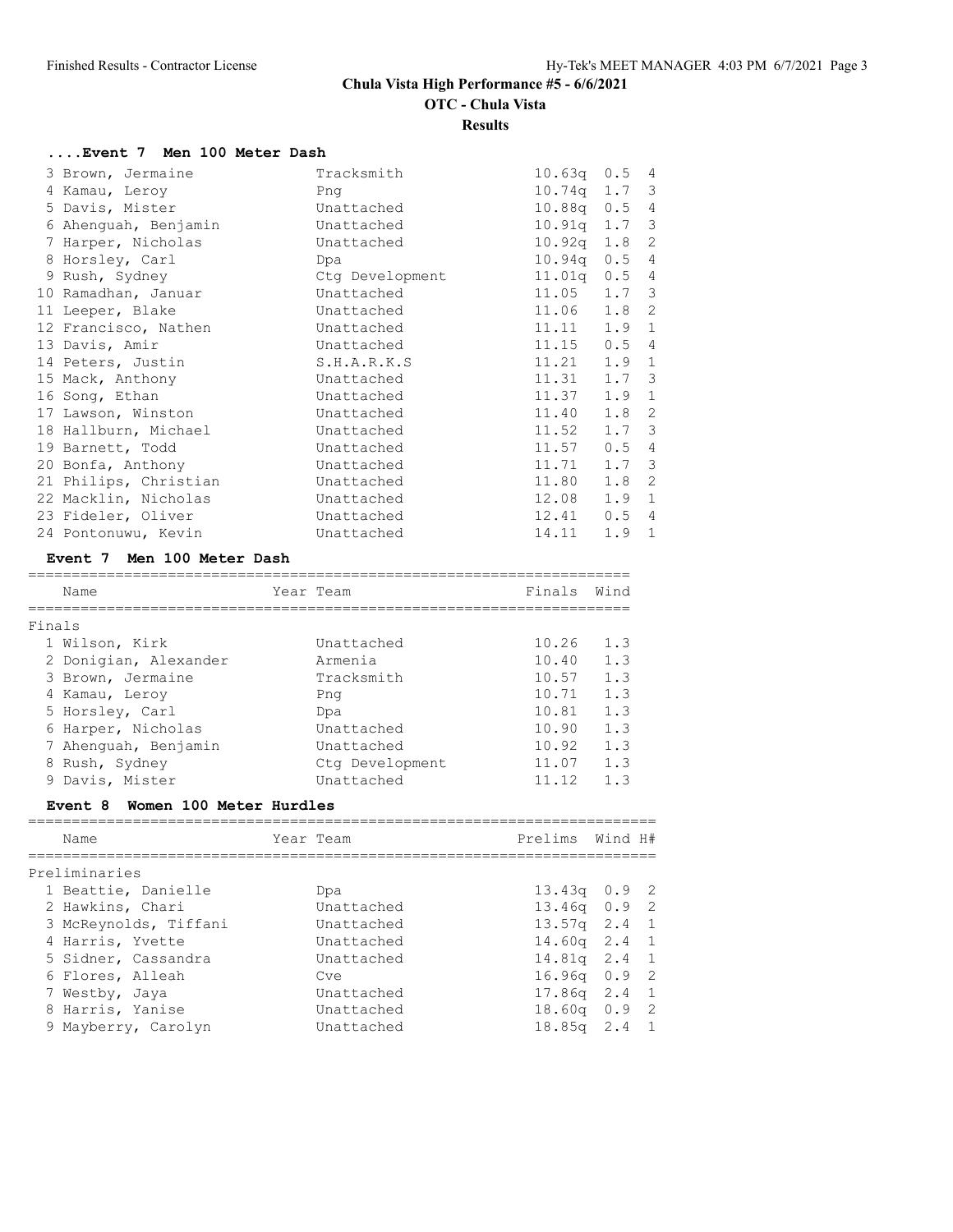**OTC - Chula Vista**

**Results**

## **Event 8 Women 100 Meter Hurdles**

|                                         |            | ============================== |         |              |
|-----------------------------------------|------------|--------------------------------|---------|--------------|
| Name                                    | Year Team  | Finals                         | Wind H# |              |
| Finals                                  |            |                                |         |              |
| 1 Beattie, Danielle                     | Dpa        | $13.44$ 2.6                    |         | 2            |
| 2 Harris, Yvette                        | Unattached | 14.27                          | 2.6     | 2            |
| 3 Sidner, Cassandra                     | Unattached | 14.87 2.6                      |         | 2            |
| 4 Harris, Yanise                        | Unattached | 15.88                          | 2.9     | $\mathbf{1}$ |
| 5 Flores, Alleah                        | Cve        | 16.99                          | 2.9     | $\mathbf{1}$ |
| Men 110 Meter Hurdles<br><b>Event 9</b> |            |                                |         |              |
| Name                                    | Year Team  | Prelims                        | Wind H# |              |
| Preliminaries                           |            |                                |         |              |
| 1 Charles, Jordan                       | Unattached | $13.61q$ $1.9$                 |         | 1            |
| 2 Ames, Brendan                         | Unattached | $13.64q$ 1.9                   |         | $\mathbf{1}$ |
| 3 Hairston, Maxmilian                   | Unattached | 13.89q 1.9                     |         | $\mathbf{1}$ |
| 4 Williams, Harrison                    | Cve        | $14.11q$ 1.9                   |         | $\mathbf 1$  |
| 5 Collins, Justin                       | Unattached | $14.45q$ 1.9                   |         | $\mathbf 1$  |
| 6 Lawson, Winston                       | Unattached | $14.71q$ 2.2                   |         | 2            |
| 7 Mack, Anthony                         | Unattached | $14.74q$ 2.2                   |         | $\mathbf{2}$ |
| 8 Baker, Christian                      | Unattached | $14.88q$ 2.2                   |         | 2            |
| Event 9 Men 110 Meter Hurdles           |            |                                |         |              |
| Name                                    | Year Team  | Finals                         | Wind    |              |
| Finals                                  |            |                                |         |              |
| 1 Ames, Brendan                         | Unattached | 13.40 2.8                      |         |              |
| 2 Charles, Jordan                       | Unattached | $13.51$ $2.8$                  |         |              |
| 3 Hairston, Maxmilian                   | Unattached | 13.77                          | 2.8     |              |
| 4 Mack, Anthony                         | Unattached | 14.52                          | 2.8     |              |
| 5 Baker, Christian                      | Unattached | 15.00                          | 2.8     |              |
| Event 10 Women 400 Meter Dash           |            |                                |         |              |

| Name                                  | Year Team            | Finals         | H#                             |
|---------------------------------------|----------------------|----------------|--------------------------------|
| 1 Stepter Baynes, Jaide               | Unattached           | 51.62          | $\overline{1}$<br>$\mathbf{1}$ |
| 2 Eaton, Joy<br>3 Martynova, Svetlana | Unattached<br>Canada | 55.34<br>58.27 | $\overline{1}$                 |
| 4 Monteleone, Cynthia                 | Hawaii Elite         | 59.22          | $\overline{1}$                 |
| 5 Westby, Jaya                        | Unattached           | 1:01.22        | $\overline{2}$                 |
| 6 Becker, Anise                       | Unattached           | 1:02.24        | - 2                            |
| 7 Guzman, Jordan                      | Unattached           | 1:15.09        | 2                              |
| -- Blocker, Jasmine                   | Lululemon            | DNF            | $\mathbf{1}$                   |

## **Event 11 Men 400 Meter Dash**

| Name                 |  | Year Team   | Finals H# |                |  |  |  |  |  |
|----------------------|--|-------------|-----------|----------------|--|--|--|--|--|
|                      |  |             |           |                |  |  |  |  |  |
| 1 Leeper, Blake      |  | Unattached  | 47.62     | $\overline{1}$ |  |  |  |  |  |
| 2 Williams, Harrison |  | Cve         | 48.36     |                |  |  |  |  |  |
| 3 Rapp, Ethan        |  | Unattached  | 48.71     |                |  |  |  |  |  |
| 4 Tilford, Jakob     |  | S.H.A.R.K.S | 49.31     |                |  |  |  |  |  |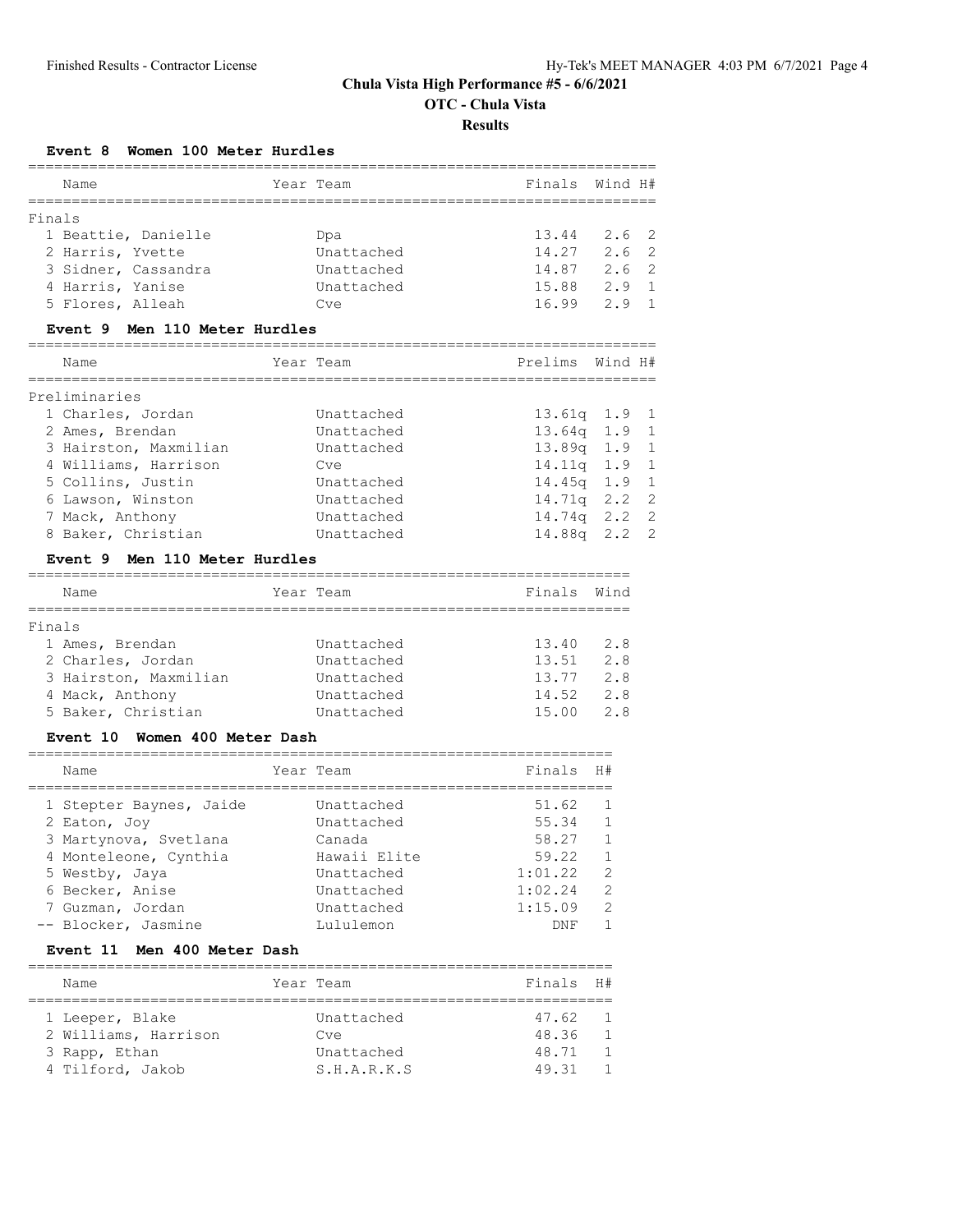**OTC - Chula Vista**

**Results**

#### **....Event 11 Men 400 Meter Dash**

| 5 Stuhaan, Aaron    | Santa Monica     | 49.34   | $\overline{1}$ |
|---------------------|------------------|---------|----------------|
| 6 Jones, Jared      | God Speed        | 51.47   | 2              |
| 7 Holland, Steven   | Unattached       | 51.62   | 1              |
| 8 Havens, Jeramiah  | Unattached       | 52.34   | -2             |
| 9 Turner, Julian    | Unattached       | 53.14   | -2             |
| 10 Hernandez, David | Cardio Cartel Ra | 54.87   | $\mathcal{L}$  |
| 11 Abrego, Pablo    | Unattached       | 58.28   | 2              |
| 12 Estrada, Bizhan  | Unattached       | 1:05.49 | 2              |

#### **Event 12 Women 400 Meter Hurdles**

#### ================================================================ Name Year Team Finals ================================================================ 1 Harris, Yvette Unattached 1:09.07 2 Harris, Yanise Unattached 1:17.06

| 3 Flores, Alleah |                                | Cve | 1:24.28 |
|------------------|--------------------------------|-----|---------|
|                  | Event 13 Men 400 Meter Hurdles |     |         |

#### ================================================================ Name **Year** Team **Finals** ================================================================ 1 Rosser, Khallifah Unattached 49.36 2 Thiel, Benjamin None None 51.71 3 Collins, Justin Unattached 54.17

#### **Event 14 Women 800 Meter Run**

| Name                  |  | Year Team  | Finals  |  |  |  |  |  |
|-----------------------|--|------------|---------|--|--|--|--|--|
|                       |  |            |         |  |  |  |  |  |
| 1 Martynova, Svetlana |  | Canada     | 2:15.39 |  |  |  |  |  |
| 2 Koger, Aundrea      |  | Unattached | 2:20.24 |  |  |  |  |  |
| 3 Romero, Daisy       |  | Unattached | 2:20.46 |  |  |  |  |  |

#### **Event 15 Men 800 Meter Run**

| Name                 |  | Year Team  | Finals             | H#             |            |  |
|----------------------|--|------------|--------------------|----------------|------------|--|
| 1 Huerta, Vicente    |  | Unattached | 1:57.11            | 1              |            |  |
| 2 Holland, Michael   |  | Unattached | 1:58.29            | $\overline{2}$ |            |  |
| 3 Turner, Shannon    |  | Unattached | 1:59.54            | $\mathbf{1}$   |            |  |
| 4 Vazquez, Paulo     |  | Unattached | 2:00.77            |                | 1 2:00.763 |  |
| 5 Sunnanonta, Joshua |  | Unattached | 2:00.77 2 2:00.764 |                |            |  |
| 6 Kelly, Jonathan    |  | Unattached | 2:01.77            | $\overline{2}$ |            |  |
| 7 Jasperson, Gabe    |  | Unattached | 2:01.91            | $\mathbf{1}$   |            |  |
| 8 Alvarez, Adrian    |  | Unattached | 2:02.09            | $\mathbf{1}$   |            |  |
| 9 Watanabe, Sheldon  |  | Unattached | 2:02.80            | $\mathbf{1}$   |            |  |
| 10 Lonestar, Evan    |  | Unattached | 2:03.79            | 1              |            |  |
| 11 Soto, Ezequiel    |  | Unattached | 2:09.46            | $\mathbf{1}$   |            |  |
| 12 Deane, Trevor     |  | Unattached | 2:11.65            | $\overline{2}$ |            |  |
| 13 Abrego, Pablo     |  | Unattached | 2:16.33            | $\overline{2}$ |            |  |
| 14 Estrada, Bizhan   |  | Unattached | 2:40.89            | $\mathfrak{D}$ |            |  |
|                      |  |            |                    |                |            |  |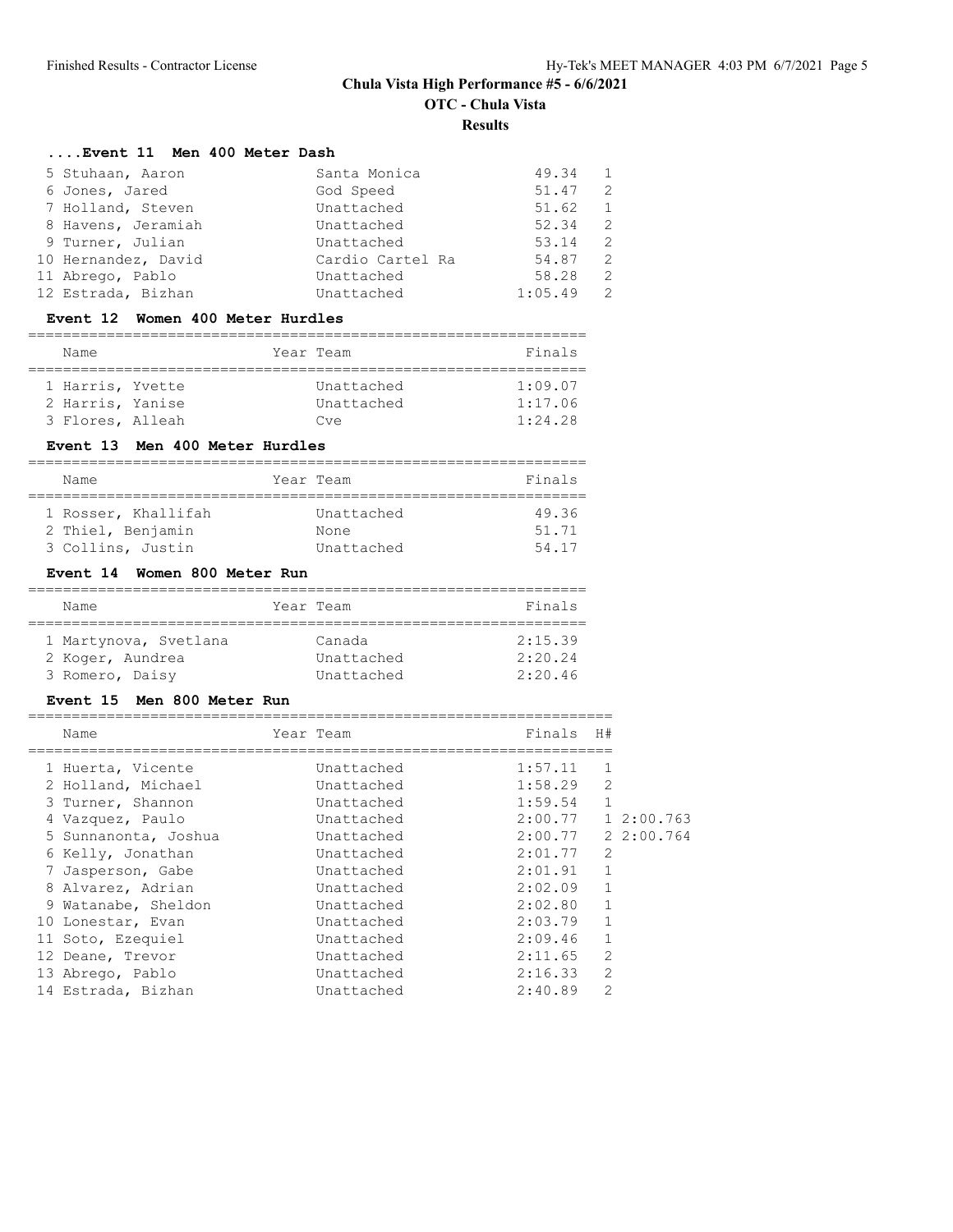## **Chula Vista High Performance #5 - 6/6/2021 OTC - Chula Vista**

# **Results**

## **Event 16 Women 1500 Meter Run**

| Name                  | Year Team        | Finals  |
|-----------------------|------------------|---------|
| 1 Mills, Emma         | Unattached       | 4:51.51 |
| 2 Biel, Bianca        | Unattached       | 4:54.35 |
| 3 Calderon, Yajaira   | Unattached       | 4:58.12 |
| 4 Zuniga, Yahaira     | Unattached       | 5:01.07 |
| 5 Youngman, Cadence   | Cardio Cartel Ra | 5:02.91 |
| 6 Sanchez-Ruiz, Karla | Unattached       | 5:24.76 |
|                       |                  |         |

#### **Event 17 Men 1500 Meter Run**

| Name                 | Year Team |                  | Finals  |
|----------------------|-----------|------------------|---------|
| 1 Gomez, Joel        |           | Unattached       | 3:55.97 |
|                      |           |                  |         |
| 2 Ocequeda, Elijah   |           | Cardio Cartel Ra | 4:03.34 |
| 3 Aqbede, Toshin     |           | Unattached       | 4:07.01 |
| 4 Zerecero, Jacob    |           | Unattached       | 4:18.68 |
| 5 Leighton, Jalen    |           | Unattached       | 4:19.92 |
| 6 Rubarts, Leon      |           | Unattached       | 4:28.24 |
| 7 Martinez, Mario    |           | Cardio Cartel Ra | 4:37.95 |
| 8 Church, Robert     |           | Unattached       | 4:38.15 |
| 9 Lopez, Josue       |           | Cardio Cartel Ra | 4:54.50 |
| 10 Lighthill, Joseph |           | MileEaters       | 4:57.70 |
| -- Goldberg, Adam    |           | Unattached       | DNF     |
| -- Montoya, Bernardo |           | Unattached       | DNF     |

## **Event 18 Women 200 Meter Dash**

| Name                                  | Year Team                  | Finals Wind H#     |                |  |
|---------------------------------------|----------------------------|--------------------|----------------|--|
| 1 Buchanan, Leya                      | Unattached                 | 23.59 4.2 1        |                |  |
| 2 Corrales Nelson, Zion Unattached    |                            | 23.99 4.2 1        |                |  |
| 3 Burt, Faith                         | Unattached                 | 24.52 4.2 1        |                |  |
| 4 Clark, Breanna                      | US Paralympics 24.67 4.2 1 |                    |                |  |
| 5 Liao, Yan-Jun Sophie     Unattached |                            | 24.77 2.1          | 2              |  |
| 6 Hahn, Eden                          | Unattached                 | 25.14 2.1          | 2              |  |
| 7 Trucks, Christina both Unattached   |                            | 25.31 2.1          | 2              |  |
| 8 Blockett, Kyla                      | Unattached                 | 25.51 2.0 5        |                |  |
| 9 Martynova, Svetlana Canada          |                            | 26.37 2.1 2 26.361 |                |  |
| 10 Westby, Jaya                       | Unattached                 | 26.37 2.9 3 26.368 |                |  |
| 11 Smith, Ariyona                     | Unattached                 | 26.74 2.1 2        |                |  |
| 12 Monteleone, Cynthia                | Hawaii Elite 196.75 2.1 2  |                    |                |  |
| 13 Gray, Christina                    | West Coast Speed 26.83 2.1 |                    | 2              |  |
| 14 Hatz, Beatriz                      | US Paralympics 26.91 2.9 3 |                    |                |  |
| 15 Becker, Anise                      | Unattached 27.24 2.9       |                    | 3              |  |
| 16 Molette, Mi'ah                     | Unattached                 | 28.05 2.0 5        |                |  |
| 17 Mann, Elly j                       |                            |                    | 3              |  |
| 18 DiTaranto, Melissa                 | Unattached                 | $28.52$ $3.2$      | $\overline{4}$ |  |
| 19 Cazares, Afton                     | Unattached                 | $30.60$ $3.2$      | 4              |  |
| 20 Patterson, Sara                    | Unattached                 | $31.46$ $3.2$      | 4              |  |
| 21 Guzman, Jordan                     | Unattached                 | $34.37$ 2.0        | 5              |  |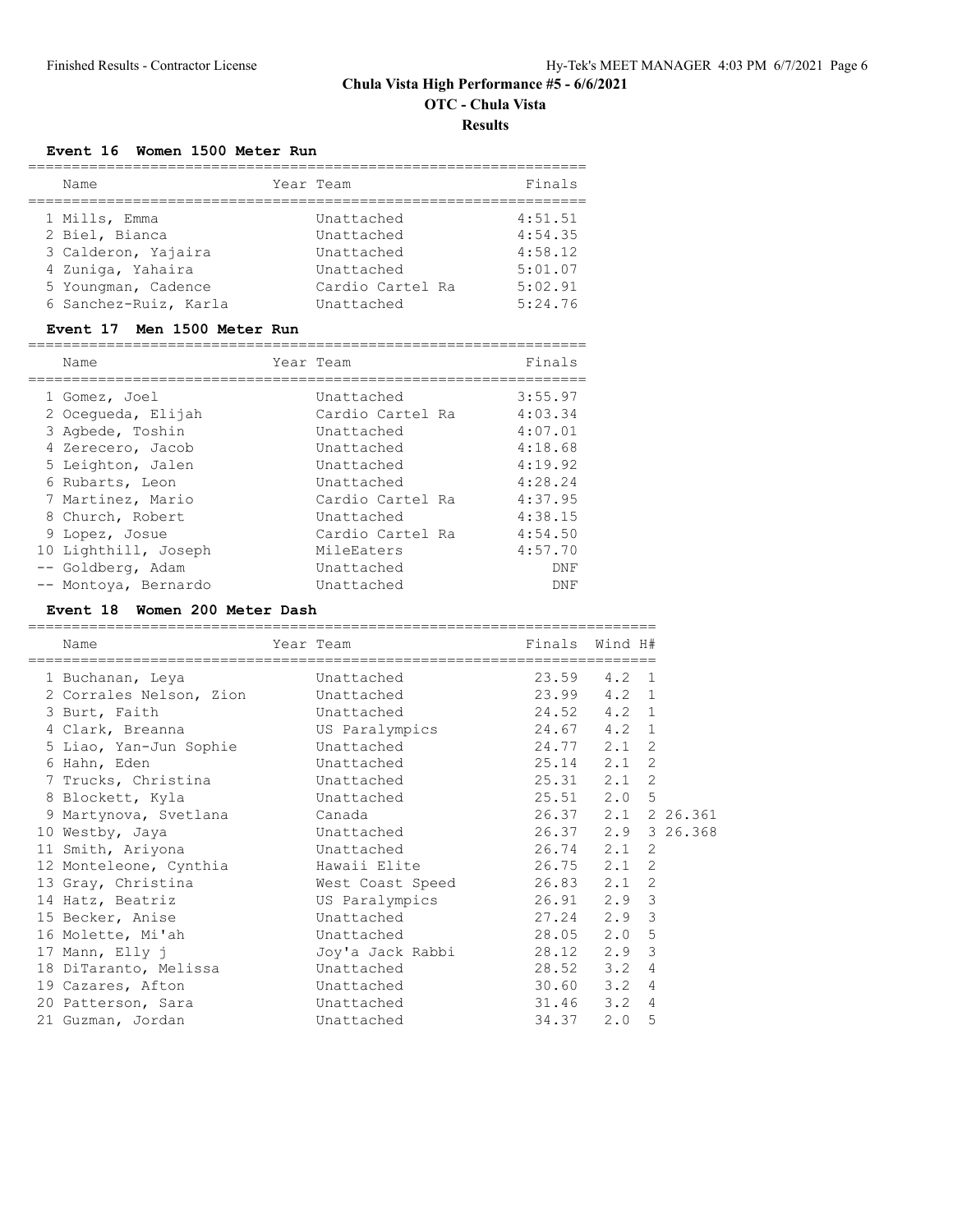**OTC - Chula Vista**

**Results**

#### **Event 19 Men 200 Meter Dash**

| Name                  | Year Team        | Finals | Wind H#       |                |
|-----------------------|------------------|--------|---------------|----------------|
| 1 Long, Evan          | Unattached       | 20.90  | 1.2           | $\overline{1}$ |
| 2 Allanarem, Isaac    | Unattached       | 21.27  | $1.2 \quad 1$ |                |
| 3 Kamau, Leroy        | Png              | 21.48  | $1.2 \quad 1$ |                |
| 4 Brown, Jermaine     | Tracksmith       | 21.49  | 1.2           | $\overline{1}$ |
| 5 Donigian, Alexander | Armenia          | 21.86  | 1.2           | $\overline{1}$ |
| 6 Jones, Jared        | God Speed        | 21.98  | 1.2           | $\overline{1}$ |
| 7 Harper, Nicholas    | Unattached       | 22.27  | $3.3 \quad 2$ |                |
| 8 Francisco, Nathen   | Unattached       | 23.28  | 3.3           | 2 23.272       |
| 9 Merrill, Trenten    | US Paralympics   | 23.28  | 3.3           | 2 23, 275      |
| 10 Bonfa, Anthony     | Unattached       | 23.44  | $3.3 \quad 2$ |                |
| 11 Hallburn, Michael  | Unattached       | 23.66  | 2.7 3         |                |
| 12 Price, Markeith    | US Paralympics   | 23.79  | 2.7           | - 3            |
| 13 Hernandez, David   | Cardio Cartel Ra | 24.06  | 2.7           | 3              |
| 14 Campbell, Bryce    | Unattached       | 24.75  | 2.7           | 3              |

#### **Event 20 Women 3000 Meter Run**

| Name | Year | Team | Fina |
|------|------|------|------|
|      |      |      | __   |

| 1 Martinez, Maria       | Unattached | 11:12.73 |
|-------------------------|------------|----------|
| 2 Lopez Castro, Destiny | Unattached | 11:42.72 |
| 3 Biel, Bianca          | Unattached | 11:55.89 |
| 4 Martinez, Aleksandra  | Unattached | 11:55.97 |
| -- Calderon, Yajaira    | Unattached | DNF      |

## **Event 21 Men 3000 Meter Run**

| Name                | Year Team |            | Finals  |
|---------------------|-----------|------------|---------|
|                     |           |            |         |
| 1 Estevane, Anthony |           | Unattached | 9:45.73 |

#### **Event 22 Women Pole Vault Elite**

| Name             |                |                               |        | Year Team        | Finals |
|------------------|----------------|-------------------------------|--------|------------------|--------|
| 1 Gruver, Olivia |                |                               |        | Nike             | J4.66m |
|                  |                | 4.35 4.45 4.51 4.56 4.66 4.76 |        |                  |        |
|                  |                | O XXO PPP O O XXX             |        |                  |        |
| 2 Ross, Kortney  |                |                               |        | Risen Perfomance | J4.51m |
|                  |                | 4.35 4.45 4.51 4.56           |        |                  |        |
|                  | $\Omega$       | XO OXXX                       |        |                  |        |
| 3 Newell, Anicka |                |                               |        | Unattached       | J4.45m |
|                  | 4.45 4.51 4.56 |                               |        |                  |        |
|                  | XO PPP XXX     |                               |        |                  |        |
| 3 Clark, Megan   |                |                               |        | Unattached       | J4.45m |
|                  |                | 4.25 4.35 4.45 4.51 4.56      |        |                  |        |
|                  |                | O O XO PPP XXX                |        |                  |        |
| 5 Moll, Amanda   |                |                               |        | Unattached       | J4.45m |
|                  |                | 4.05 4.15 4.25 4.35 4.45 4.51 |        |                  |        |
| $\bigcirc$       | XO.            | $\overline{O}$                | XO XXO | XXX              |        |
| 6 Stately, Bysun |                |                               |        | Unattached       | J4.25m |
|                  | 4.25 4.35      |                               |        |                  |        |
| ∩                | XXX            |                               |        |                  |        |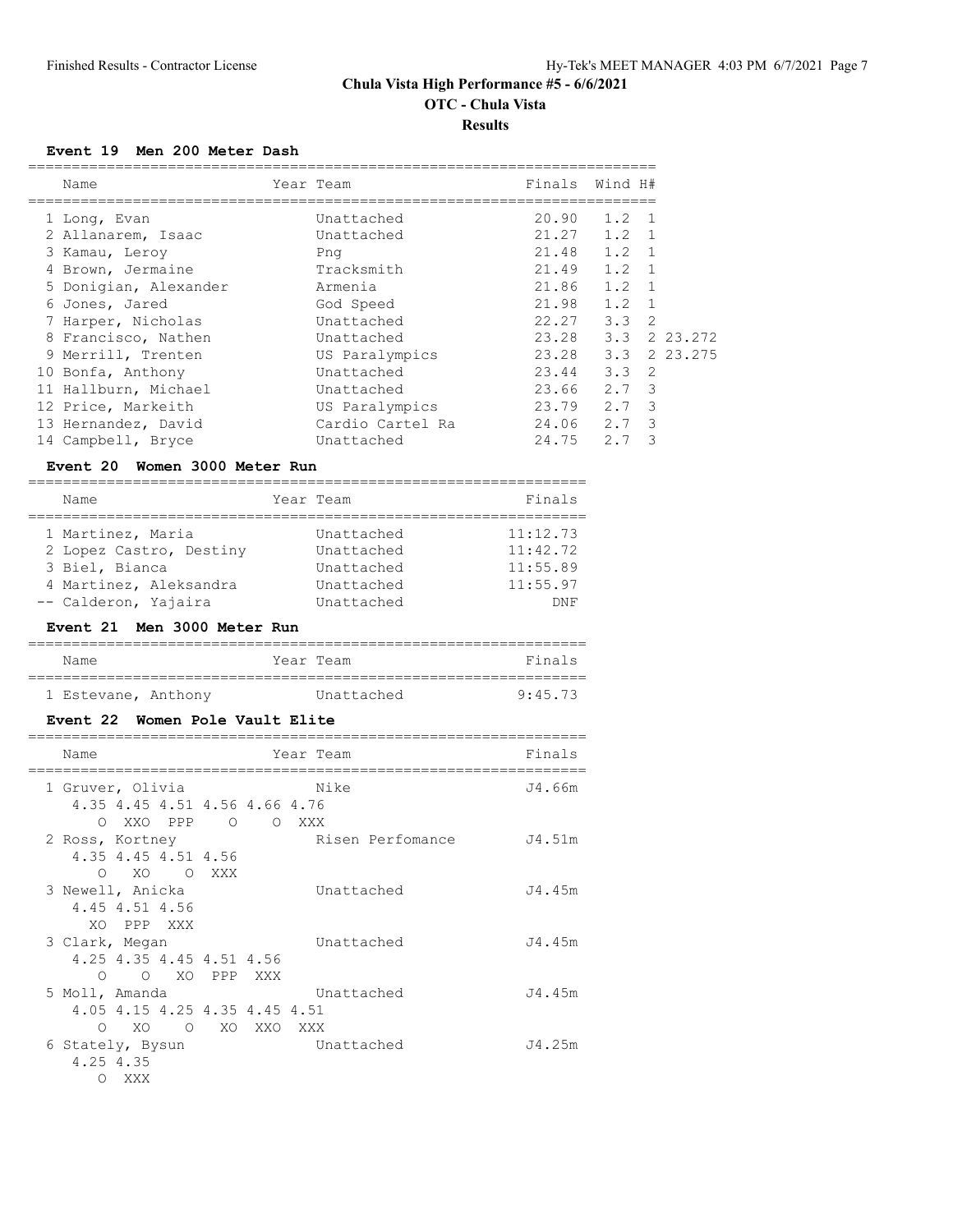**OTC - Chula Vista**

**Results**

# **....Event 22 Women Pole Vault Elite**

| 7 Richartz, Stephanie<br>4.15 4.25<br>$\bigcirc$<br>XXX | Risen Perfomance | J4.15m |
|---------------------------------------------------------|------------------|--------|
| 8 Negrete, Alisandra<br>4.05 4.15<br>XO XXX             | Unattached       | J4.05m |
| 9 Neiders, Allison<br>3.95 4.05<br>O XXX                | Northwest Pole V | J3.95m |
| 10 Fowler, Karlee<br>3.95 4.05<br>XO XXX                | Risen Perfomance | J3.95m |
| 11 Hanson, Sevanna<br>3.95 4.05<br>XXO XXX              | Unattached       | J3.95m |
| -- Leland, Kristen<br>4.45<br>XXX                       | Unattached       | NH     |

#### **Event 23 Men Pole Vault**

| Name                                                          | Year Team |            | Finals |
|---------------------------------------------------------------|-----------|------------|--------|
| 1 Mantor, Rodger<br>4.65 4.80 4.91 5.01<br>O O XXX<br>$\circ$ |           | Unattached | 4.91m  |
| 2 Will, Nathan<br>4.50 4.65<br>O XXX                          |           | Unattached | 4.50m  |
| 3 Stroschine, Merrick<br>2.85 3.00 3.15 3.30<br>O PPP O XXX   |           | Unattached | 3.15m  |
| -- Norris, Mitch<br>2.85<br>XXX                               |           | Unattached | NH     |
| -- Zuniga, Victor<br>4.20<br>XXX                              |           | Unattached | NΗ     |
| -- Cook, Tommy<br>4.20<br>XXX                                 |           | Unattached | NΗ     |
| -- Tailin, Lucas<br>4.50<br>XXX                               |           | Unattached | NΗ     |

## **Event 24 Women Pole Vault**

| Name                     | Year Team  |            | Finals |
|--------------------------|------------|------------|--------|
| 1 Borstlap, Hanne        |            | Unattached | J3.95m |
| 3.65 3.80 3.95 4.06      |            |            |        |
| O XO XXX<br>XO.          |            |            |        |
| 2 Pack, Gabrielle        |            | Unattached | J3.80m |
| 3.35 3.50 3.65 3.80 3.95 |            |            |        |
| ∩                        | XXO<br>XXX |            |        |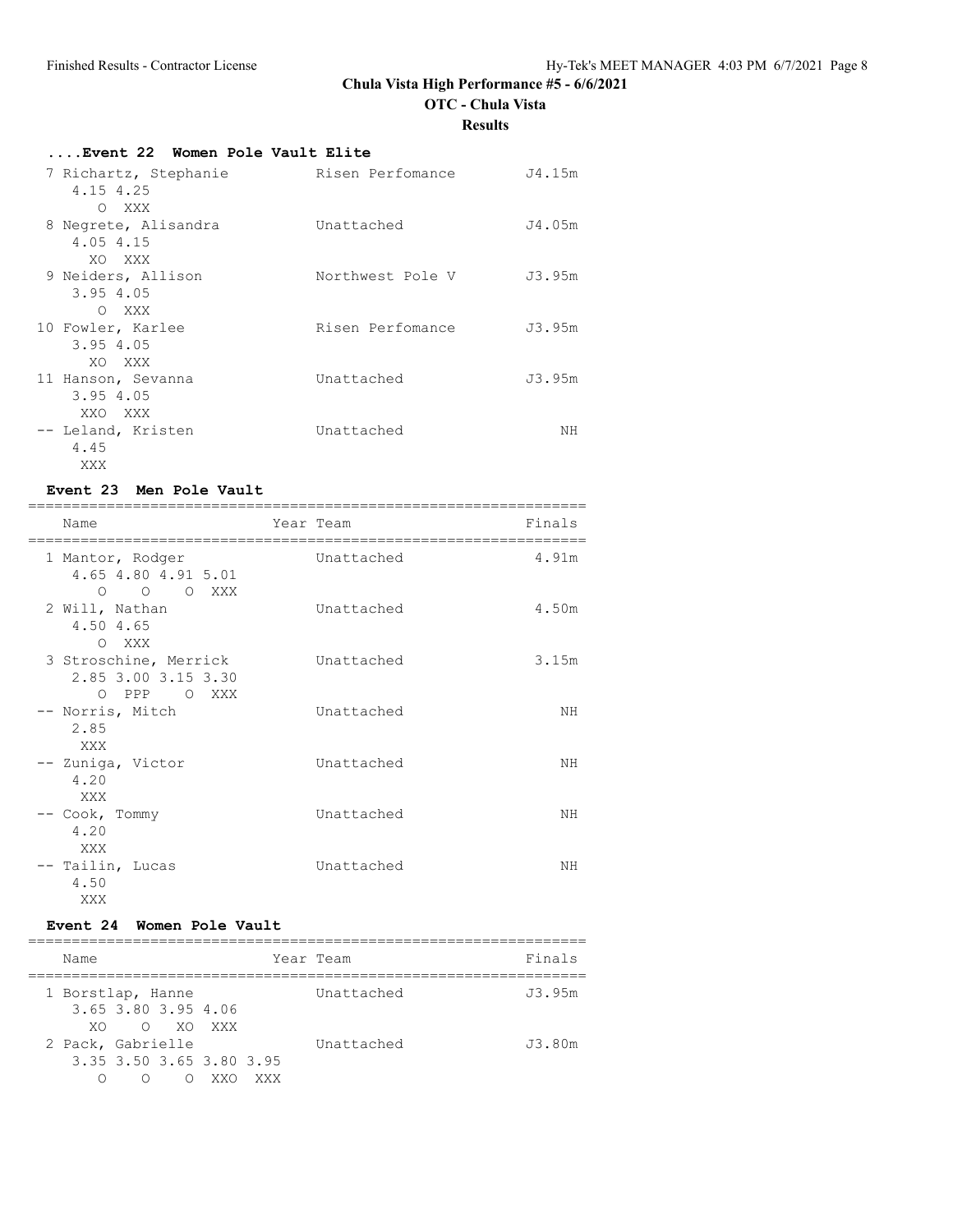**OTC - Chula Vista**

**Results**

| Event 24 Women Pole Vault                                                |            |        |
|--------------------------------------------------------------------------|------------|--------|
| 2 George, Madison<br>3.50 3.65 3.80 3.95                                 | Unattached | J3.80m |
| O XXO XXX<br>$\circ$<br>4 Switzer, Elizabeth<br>3.20 3.35 3.50 3.65 3.80 | Unattached | J3.65m |
| O O O XXX<br>$\circ$<br>5 Pevtsova, Alexandra<br>3.65 3.80               | Unattached | J3.65m |
| XO XXX<br>6 Demontigny, Melissa<br>3.05 3.20 3.35 3.50 3.65              | Unattached | J3.35m |
| O PPP O PPP XXX<br>7 Olden, Mira<br>3.20 3.35                            | Unattached | J3.20m |
| O XXX<br>8 Nakaishi, Kailee<br>2.75 2.90 3.05 3.20 3.35                  | Unattached | J3.20m |
| O O O O XXX<br>9 Chen, Grace<br>2.90 3.05 3.20                           | Unattached | J3.05m |
| O XXX<br>$\circ$<br>9 Stroschine, Holly<br>2.75 2.90 3.05 3.20           | Unattached | J3.05m |
| O O O XXX<br>11 Amen, Maddie<br>2.45 2.60 2.75 2.90                      | Tracksmith | J2.75m |
| O O O XXX<br>11 Taguba, Anne<br>2.75 2.90                                | Unattached | J2.75m |
| O XXX<br>13 Amescua, Valentina<br>2.60 2.75 2.90                         | Unattached | J2.60m |
| O PPP XXX<br>-- Seitz, Cassidy<br>2.45<br>XXX                            | Unattached | NH     |

## **Event 25 Men Pole Vault Elite**

| Name                |                               |            |   |       | Year Team  |                  | Finals |
|---------------------|-------------------------------|------------|---|-------|------------|------------------|--------|
| 1 Richartz, Nate    |                               |            |   |       | Risen      |                  | 5.70m  |
| XO.                 | 5.40 5.50 5.60 5.70 5.80      | O XXO XXO  |   | XXX X |            |                  |        |
| 2 Guttormsen, Simen |                               |            |   |       | Unattached |                  | 5.60m  |
|                     | 5.30 5.40 5.50 5.60 5.70 5.80 |            |   |       |            |                  |        |
|                     | XO PPP                        | $\bigcirc$ | ∩ | XXP   | X          |                  |        |
| 3 Pater, Kyle       |                               |            |   |       | Usaf       |                  | 5.50m  |
|                     | 5.50 5.60 5.70                |            |   |       |            |                  |        |
| ∩                   | PPP XXX                       |            |   |       |            |                  |        |
| 4 Wyatt, Audie      |                               |            |   |       |            | Risen Perfomance | J5.40m |
| 5.40 5.50           |                               |            |   |       |            |                  |        |
|                     | XXX                           |            |   |       |            |                  |        |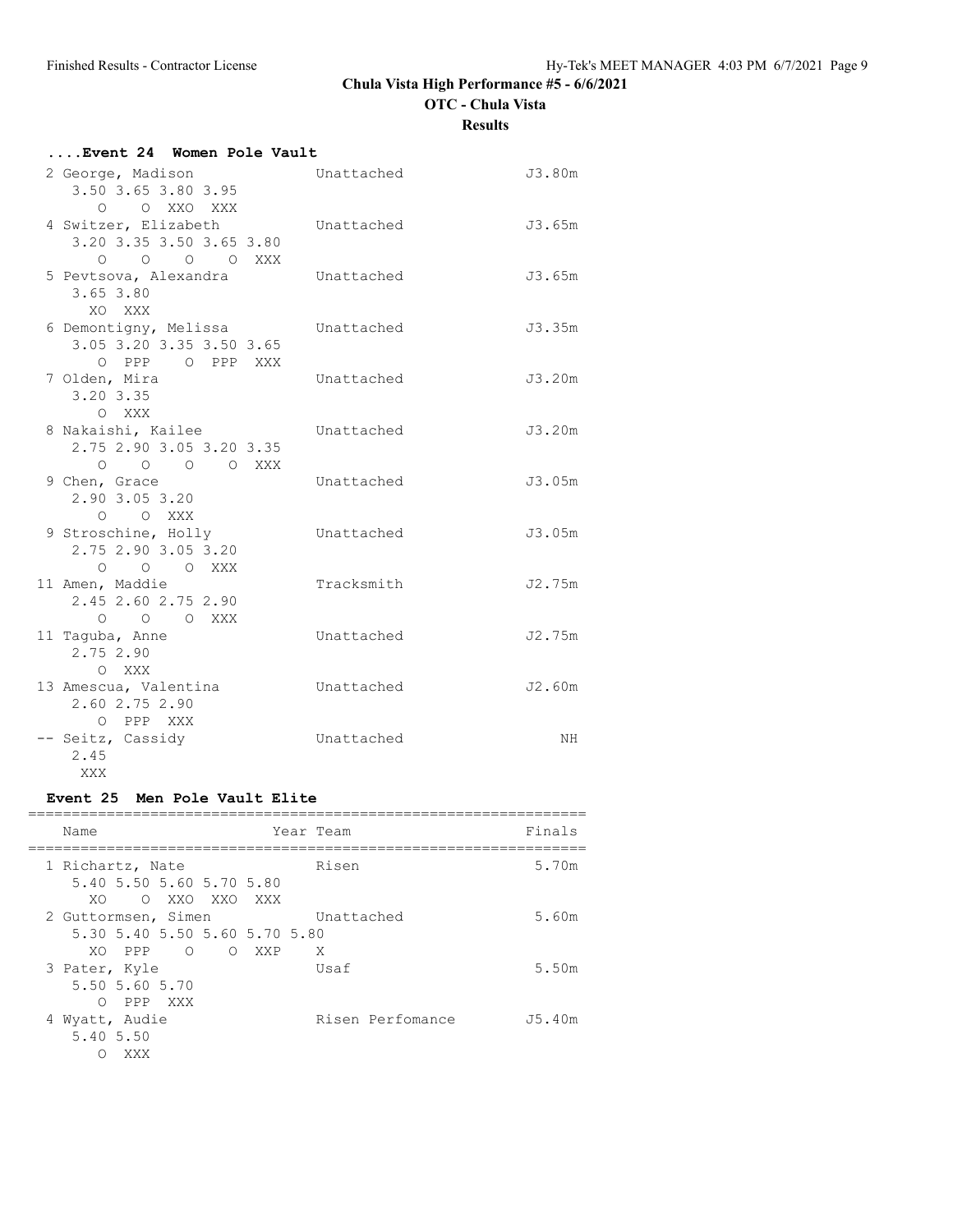**OTC - Chula Vista**

#### **Results**

| Event 25 Men Pole Vault Elite               |                |        |
|---------------------------------------------|----------------|--------|
| 5 Luna Estes, Jorge                         | Mexico         | J5.40m |
| 5.10 5.20 5.30 5.40 5.50                    |                |        |
| O XO O O XXX                                |                |        |
| 6 Castillero, Victor                        | Mex Pole Vault | J5.40m |
| 5.10 5.20 5.30 5.40 5.50                    |                |        |
| XO XXO XXO XXX<br>$\bigcirc$                |                |        |
| 7 Riddle, Cole                              | Unattached     | J5.30m |
| 5.10 5.20 5.30 5.40                         |                |        |
| XO OXXX<br>$\Omega$                         |                |        |
| 8 Pillow, Chris                             | Risen          | J5.30m |
| 5.30 5.40                                   |                |        |
| XO XXX                                      |                |        |
| 8 Brown, Kyle                               | Unattached     | J5.20m |
| 4.85 5.00 5.10 5.20 5.30                    |                |        |
| $\circ$ $\circ$ $\circ$<br>O XXX<br>$\circ$ |                |        |
| 9 Brown, Garrett                            | Unattached     | J5.20m |
| 4.85 5.00 5.10 5.20 5.30                    |                |        |
| XXO<br>XO XXX<br>Ω<br>$\circ$               |                |        |

## **Event 26 Women High Jump**

| Name                                                             | Year Team  | Finals |
|------------------------------------------------------------------|------------|--------|
| 1 Kunz, Annie<br>1.67 1.72 1.77 1.80<br>XO XXO XXX<br>$\bigcirc$ | Cve        | 1.77m  |
| 2 Munoz, Daniella<br>1.62 1.67 1.72 1.77<br>O O XXX<br>∩         | Peru       | 1.72m  |
| 2 Hawkins, Chari<br>1.67 1.72 1.77<br>$\bigcirc$<br>O XXX        | Unattached | 1.72m  |
| 4 De La Garza, Constanza<br>1.52 1.57<br>XO XXX                  | Unattached | 1.52m  |
| 5 Harris, Yvette<br>1.27 1.32 1.37<br>XXX<br>$\left($ )          | Unattached | 1.32m  |

# **Event 27 Men High Jump**

| Name                                                                    | Year Team   | Finals |
|-------------------------------------------------------------------------|-------------|--------|
| 1 Kynard, Erik<br>2.18 2.23 2.28<br>XO.<br>XO XXX                       | Team Jordan | J2.23m |
| 2 Arroyo, Tyler<br>2.08 2.13 2.18 2.23 2.28<br>∩<br>XO.<br>O XXO<br>XXX | Legacy      | J2.23m |
| 3 Blackham, Zachary<br>2.03 2.08 2.13 2.18<br>XO XXO XXX<br>∩           | Unattached  | 2.13m  |
| 4 Lee, Sean<br>1.98 2.03 2.08 2.13<br>XO<br>XO<br>XXX                   | Unattached  | 2.08m  |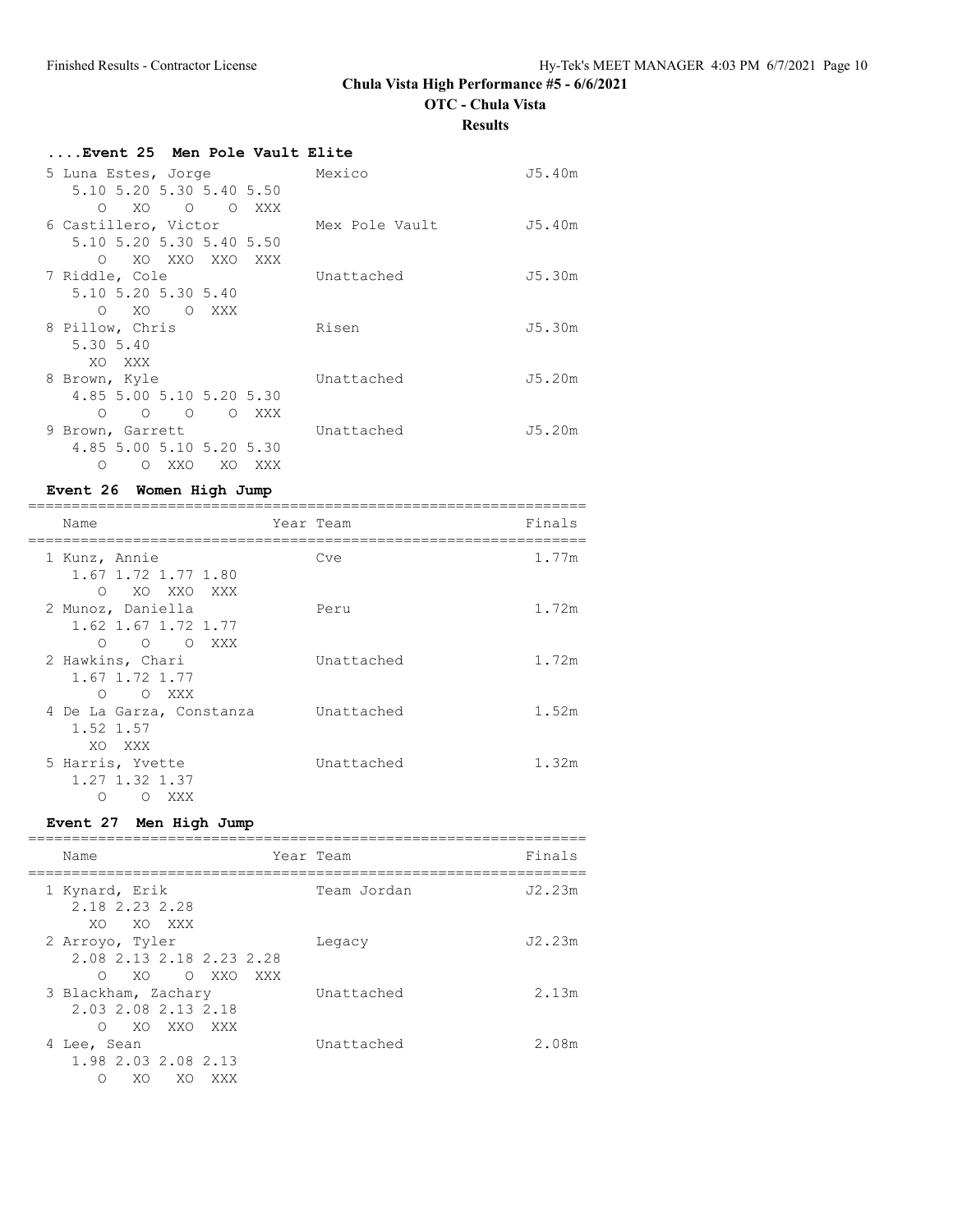**OTC - Chula Vista**

**Results**

| Event 27 Men High Jump                   |            |        |
|------------------------------------------|------------|--------|
| 5 Poole, Shallamar                       | Unattached | J2.03m |
| 1.93 1.98 2.03 2.08<br>O OXXX<br>$\circ$ |            |        |
| 6 Duvivier, Stefan                       | Unattached | J2.03m |
| 2.03 2.08<br>XXO XXX                     |            |        |
| 7 Chima, Justice                         | Unattached | J1.88m |
| 1.83 1.88 1.93                           |            |        |
| O O XXX                                  |            |        |
| 8 Brownell, Kyle                         | Legacy     | J1.88m |
| 1.88 1.93<br>XO XXX                      |            |        |
| 9 Rossi, Nicolas                         | Unattached | 1.68m  |
| 1.63 1.68 1.73                           |            |        |
| $\Omega$<br>XO XXX                       |            |        |
| -- Castin, Max                           | Unattached | ΝH     |
| 1.93                                     |            |        |
| XXX                                      |            |        |

## **Event 28 Women Long Jump**

| ========================                                 |                                                                                                 |              |
|----------------------------------------------------------|-------------------------------------------------------------------------------------------------|--------------|
|                                                          | Name $Year$ $Year$ $Year$ $Frame$ $Finals$ $Withals$                                            |              |
|                                                          |                                                                                                 |              |
|                                                          | 1 Sawyers, Jazmin Chattached 6.90m 1.9 2                                                        |              |
|                                                          | FOUL $6.60m(1.4) 6.65m(1.9)$ FOUL $6.90m(1.9)$ FOUL                                             |              |
|                                                          | 2 Burks, Quanesha<br>6.67m(1.8) FOUL 6.84m(1.6) FOUL 6.79m(2.0) 6.85m(1.8)                      |              |
|                                                          |                                                                                                 |              |
|                                                          | 3 Richards, Madisen<br>6.55m(1.6) 6.65m(1.7) FOUL 6.69m(1.8) FOUL 6.67m(1.5)<br>$6.69m$ $1.8$ 2 |              |
|                                                          |                                                                                                 |              |
| 4 Todd, Jasmine                                          | $6.59m$ $1.5$ 2<br>codd, Jasmine Cve 6.59m 1.5<br>FOUL 6.59m (1.5) FOUL FOUL FOUL 6.55m (2.0)   |              |
|                                                          |                                                                                                 |              |
| 5 Conley, Sydney                                         | Unattached 6.55m 1.9 2                                                                          |              |
|                                                          | FOUL 6.18m(1.2) $6.55m(1.9)$ $6.33m(1.6)$ $6.54m(1.8)$ $6.48m(1.3)$                             |              |
| 6 Simms, Baileh                                          | Unattached 6.35m 2.0 2                                                                          |              |
|                                                          | 6.20m(1.5) FOUL FOUL FOUL 6.35m(2.0) 6.07m(0.9)                                                 |              |
| 7 Youn, Jonon                                            | Unattached 6.27m 1.7 2                                                                          |              |
|                                                          | $4.64m(0.2) 6.00m(1.4) 6.19m(2.0) 6.04m(2.4) 6.27m(1.7) 5.95m(1.8)$                             |              |
| 8 Marler, Aasha                                          | Unattached<br>$6.20m$ $1.8$ 2                                                                   |              |
|                                                          | 5.99m(1.2) $6.20m(1.8)$ FOUL FOUL FOUL 6.19m(1.1)                                               |              |
|                                                          |                                                                                                 |              |
|                                                          |                                                                                                 |              |
|                                                          | 10 Sauceda, Jessamyn Mattached                                                                  |              |
| 5.64m(1.7) 5.73m(1.6) 5.79m(1.5)                         |                                                                                                 |              |
| 11 Fagan, Mady                                           | $5.77m$ 1.6 2<br>Cve                                                                            |              |
| $5.64m(1.2)$ FOUL $5.77m(1.6)$                           |                                                                                                 |              |
|                                                          | 12 Scott, Jazmine Ctg Development<br>5.66m<br>1.9                                               | 1            |
|                                                          |                                                                                                 |              |
| 5.66m(1.9) FOUL 5.55m(0.8)<br>13 Lee, Mahkaia Unattached | $5.57m$ 2.0                                                                                     | 1            |
| 5.31m(1.7) 5.57m(2.0) F0UL                               |                                                                                                 |              |
| 14 Spizewski, Vanessa Mattached                          | $5.49m$ 1.7                                                                                     | 1            |
| $5.48m(1.8) 5.49m(1.7)$ FOUL                             |                                                                                                 |              |
| 15 Frye, Kailey Constached                               | $5.38m$ $1.8$                                                                                   | $\mathbf{1}$ |
| FOUL $5.07m(2.0) 5.38m(1.8)$                             |                                                                                                 |              |
|                                                          | $5.10m$ 2.2                                                                                     | 1            |
| 16 Session, Lachelle Unattached<br>FOUL FOUL 5.10m(2.2)  |                                                                                                 |              |
|                                                          |                                                                                                 |              |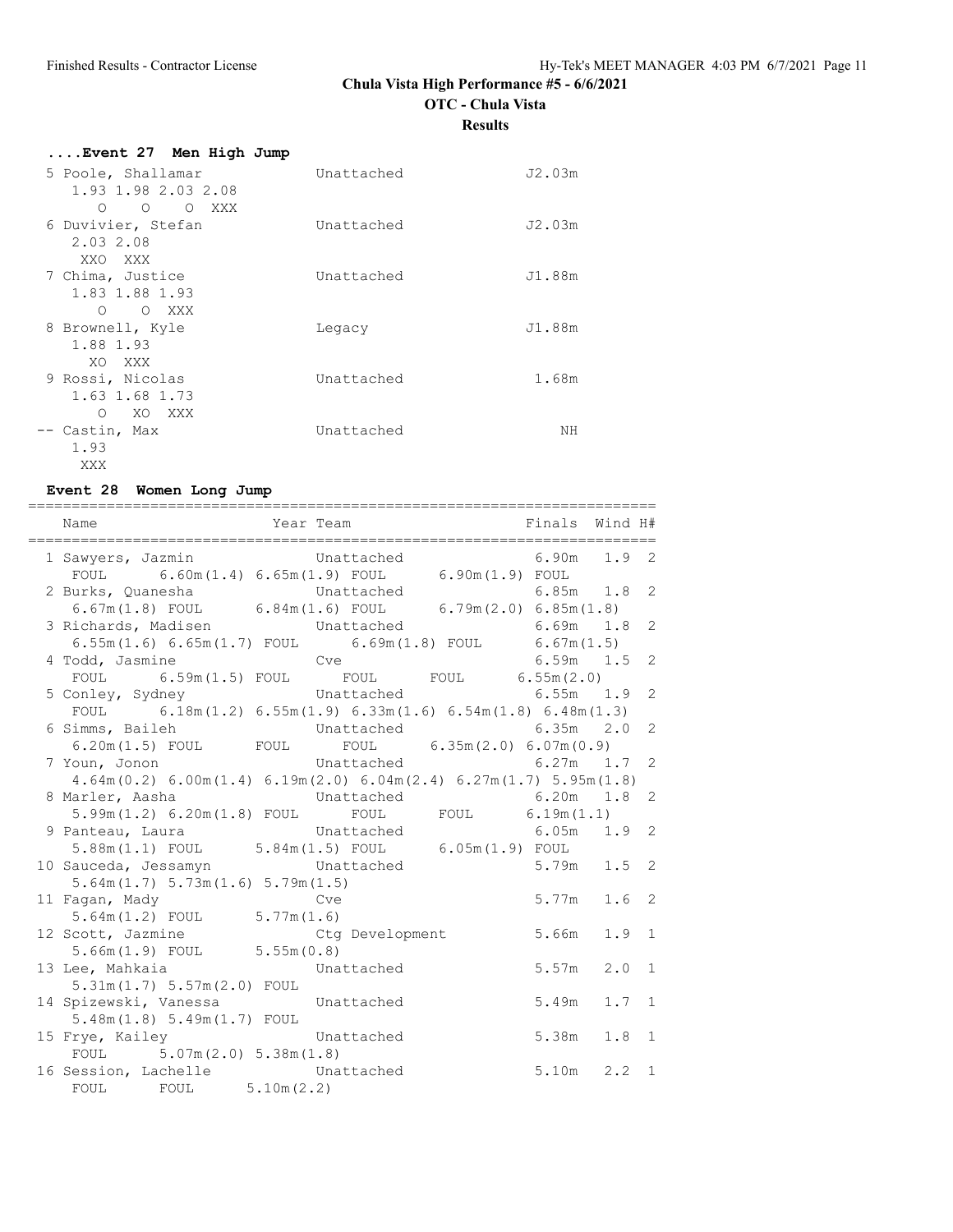**OTC - Chula Vista**

**Results**

# **....Event 28 Women Long Jump**

| 17 Matcham, Hannah             | Unattached       | $4.59m$ $1.4$ 1 |               |
|--------------------------------|------------------|-----------------|---------------|
| FOUL $4.59m(1.4)$ FOUL         |                  |                 |               |
| 18 Lamothe, Xanea              | Carson Senior Hi | $4.35m$ $2.4$ 1 |               |
| $FOUL(2.1)$ 4.35m $(2.4)$ FOUL |                  |                 |               |
| 19 Hyatt, Kylah                | Carson Senior Hi | $4.29m$ $1.9$ 1 |               |
| FOUL(1.6) 4.29m(1.9) FOUL      |                  |                 |               |
| -- Carson, Savannah            | Unattached       | FOUL            | $\mathcal{L}$ |
| $FOUL(0.3)$ PASS<br>PASS       |                  |                 |               |
| -- Smith, Toni                 | Unattached       | FOUL            | $\mathcal{L}$ |
| FOUL<br>FOUL<br>FOUL           |                  |                 |               |

#### **Event 29 Men Long Jump**

| Name                                                             | Year Team |                                                                                                                                                        | Finals        | Wind H# |              |
|------------------------------------------------------------------|-----------|--------------------------------------------------------------------------------------------------------------------------------------------------------|---------------|---------|--------------|
| 1 Williams, Will                                                 |           | Unattached<br>FOUL 7.95m(2.0) FOUL FOUL FOUL 7.89m(2.9)                                                                                                | 7.95m         | 2.0     | 2            |
| 2 James, Tristan                                                 |           | Unattached                                                                                                                                             | 7.85m         | 2.0     | 2            |
| 3 Thibodeau, Jesse Chattached                                    |           | ${\tt FOUL} \hspace{1cm} 7.82\text{m}\,(1.8) \hspace{1cm} 7.85\text{m}\,(2.0) \hspace{1cm} {\tt FOUL} \hspace{1cm} {\tt FOUL} \hspace{1cm} {\tt FOUL}$ | 7.79m         | 1.9     | 2            |
| 3 Briggs, Kemonie                                                |           | $7.66m(2.0)$ $7.58m(2.0)$ $7.79m(1.9)$ $5.99m(2.3)$ $7.75m(2.0)$ $7.73m(2.1)$<br>Leap Squad                                                            | 7.79m         | 1.9     | 2            |
| 5 Beltz, Zach                                                    |           | 7.79m(1.9) FOUL 7.49m(2.2) 7.61m(1.8) FOUL PASS<br>Unattached                                                                                          | 7.76m         | 1.6     | 2            |
|                                                                  |           | FOUL 7.76m $(1.6)$ FOUL 7.63m $(1.5)$ 7.75m $(1.1)$ 7.58m $(2.5)$                                                                                      |               |         |              |
| 6 Merrill, Trenten                                               |           | US Paralympics<br>$7.15m(2.1)$ $7.75m(2.0)$ $7.29m(2.7)$ $7.27m(1.7)$ PASS                                                                             | 7.75m<br>PASS | 2.0     | 2            |
| 7 Darrow, Kyle<br>7.72m (1.5) FOUL FOUL                          |           | Cve                                                                                                                                                    | 7.72m         | 1.5     | $\mathbf 1$  |
| 8 Childs, Steven                                                 |           | Unattached                                                                                                                                             | 7.45m         | 2.8     | 2            |
| 9 Van, Cam                                                       |           | $7.28m(1.9)$ $7.35m(1.5)$ $7.45m(2.8)$ FOUL $7.24m(1.9)$ FOUL<br>City Speed SF                                                                         | 7.31m         | 1.6     | 2            |
| $7.31m(1.6)$ FOUL FOUL<br>10 Ruiz, Tyler                         |           | FOUL $7.17m(2.4)$<br>FOUL<br>Unattached                                                                                                                | 7.16m         | 1.7     | 2            |
| $7.16m(1.7)$ FOUL FOUL                                           |           |                                                                                                                                                        |               |         |              |
| 11 Fawehinmi, Tobi<br>FOUL $6.69m(1.6) 6.75m(2.3)$               |           | US Paralympics                                                                                                                                         | 6.75m         | 2.3     | 2            |
| 12 Pontonuwu, Kevin<br>5.19m(2.3) 6.64m(3.3) 6.52m(1.9)          |           | Unattached                                                                                                                                             | 6.64m         | 3.3     | 1            |
| 13 Koontz, Kobe                                                  |           | Unattached                                                                                                                                             | 6.41m         | 1.9     | $\mathbf{1}$ |
| 6.41m(1.9) 6.34m(2.4) 6.38m(3.0)<br>14 Gibbs, John               |           | Unattached                                                                                                                                             | 6.32m         | 2.2     | $\mathbf 1$  |
| 6.24m(1.7) 6.31m(2.1) 6.32m(2.2)<br>15 Barragán, Miguel          |           | Unattached                                                                                                                                             | 6.18m         | 2, 2    | $\mathbf 1$  |
| FOUL $6.18m(2.2)$ FOUL                                           |           |                                                                                                                                                        |               |         |              |
| 16 Fideler, Oliver<br>6.02m(2.1) 6.16m(2.0) 6.15m(2.7)           |           | Unattached                                                                                                                                             | 6.16m         | 2.0     | 1            |
| 17 Ahenguah, Benjamin<br>FOUL 5.58m (1.8) PASS                   |           | Unattached                                                                                                                                             | 5.58m         | 1.8     | 2            |
| 18 Holliday, Tyler                                               |           | Santa Monica Tra $4.90m$                                                                                                                               |               | 3.7     | $\mathbf 1$  |
| $4.85m(2.0)$ $4.71m(1.8)$ $4.90m(3.7)$<br>-- Rush, Sydney        |           | Ctg Development                                                                                                                                        | FOUL          |         | 2            |
| FOUL<br>FOUL FOUL<br>-- Jean Paul, Isaac<br>PASS<br>FOUL<br>FOUL |           | US Paralympics                                                                                                                                         | FOUL          |         | 2            |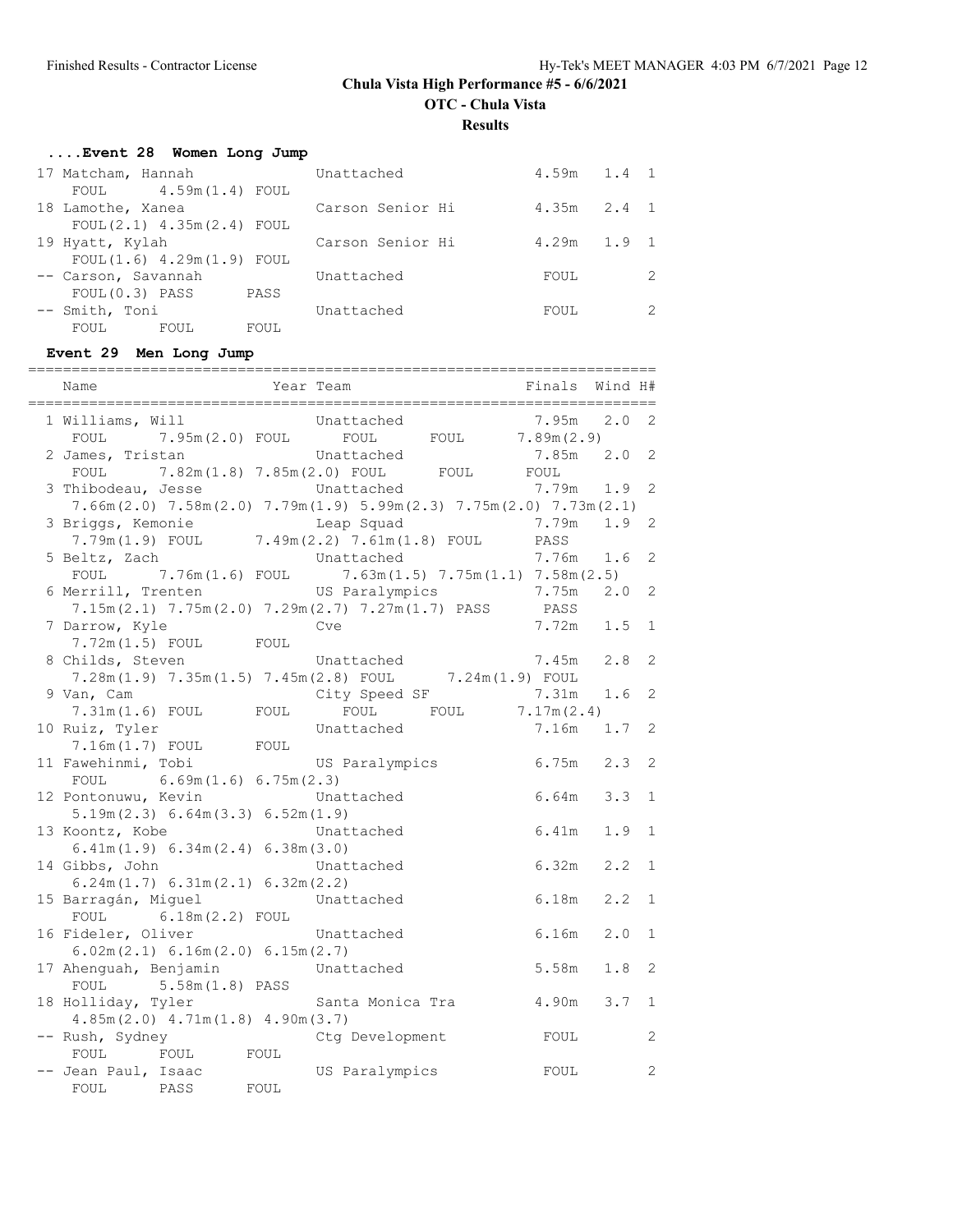**OTC - Chula Vista**

#### **Results**

**Event 30 Women Triple Jump**

| Name                                                                         | =========<br>------------------------------ |  |  |  | Year Team North States and Finals Wind<br>=========================== |  |  |
|------------------------------------------------------------------------------|---------------------------------------------|--|--|--|-----------------------------------------------------------------------|--|--|
| 1 Manning, Crystal Unattached 13.69m 1.9                                     |                                             |  |  |  | $12.92m(2.0)$ $13.69m(1.9)$ FOUL FOUL FOUL FOUL                       |  |  |
| 2 Evans, Sammy Chattached 13.12m 1.0                                         |                                             |  |  |  | FOUL 12.99m (2.2) 12.94m (1.7) FOUL 12.87m (1.4) 13.12m (1.0)         |  |  |
|                                                                              |                                             |  |  |  |                                                                       |  |  |
| 4 Davis, Kiana (13.00m 2.0)                                                  |                                             |  |  |  |                                                                       |  |  |
| 5 Youn, Jonon 5 Vinattached 12.38m 2.1                                       |                                             |  |  |  | FOUL 13.00m (2.0) 12.85m (1.3) FOUL 12.75m (0.5) 12.79m (0.6)         |  |  |
| 6 Smith, Toni 6 Unattached 11.78m 1.2                                        |                                             |  |  |  | FOUL FOUL $12.38m(2.1)$ FOUL FOUL $11.48m(1.1)$                       |  |  |
| 7 Scott, Jazmine Ctg Development 11.66m 1.6                                  |                                             |  |  |  | FOUL FOUL $11.78m(1.2)$ FOUL FOUL $11.57m(0.3)$                       |  |  |
|                                                                              |                                             |  |  |  | FOUL FOUL 11.66m(1.6) FOUL FOUL FOUL                                  |  |  |
| 8 Frye, Kailey Chattached 10.44m 1.8                                         |                                             |  |  |  | 10.18m (2.6) 10.44m (1.8) FOUL 10.27m (2.2) 10.32m (0.8) FOUL         |  |  |
| 9 Lamothe, Xanea (Carson Senior Hi 9.92m 2.5)                                |                                             |  |  |  | FOUL 9.92m(2.5) FOUL(1.0) FOUL 9.75m(1.6) FOUL                        |  |  |
| -- Washington, Crystal Contracted Construction of the FOUL<br>FOUL FOUL FOUL |                                             |  |  |  |                                                                       |  |  |
| -- Hyatt, Kylah Marson Senior Hi Koul                                        |                                             |  |  |  |                                                                       |  |  |
| FOUL FOUL FOUL<br>Event 31 Men Triple Jump                                   |                                             |  |  |  |                                                                       |  |  |

#### **Event 31 Men Triple Jump**

| Name<br>:===========================      | ===============<br>Year Team                                                                                                              | Finals Wind<br>_______________________________                                                                     |
|-------------------------------------------|-------------------------------------------------------------------------------------------------------------------------------------------|--------------------------------------------------------------------------------------------------------------------|
|                                           | 1 White, Timothy Chattached 16.44m 1.4<br>FOUL FOUL $15.21 \text{m} (0.8) 16.21 \text{m} (1.4) 16.44 \text{m} (1.4) 16.41 \text{m} (1.3)$ |                                                                                                                    |
|                                           | 2 Applequist, Anthony Unattached 16.15m 0.9                                                                                               |                                                                                                                    |
|                                           | $15.80m(2.0)$ $15.68m(1.1)$ $16.15m(0.9)$ FOUL FOUL FOUL                                                                                  |                                                                                                                    |
|                                           | 3 Alvarez, Alberto Mexico                                                                                                                 | $15.92m$ 1.9                                                                                                       |
|                                           | $15.92m(1.9)$ FOUL $(2.2)$ $15.91m(1.1)$ $15.54m(1.5)$ $15.82m(0.9)$ $15.72m(1.1)$                                                        |                                                                                                                    |
|                                           | 4 Adegoke, Oreoluwa bunattached 15.28m 0.9                                                                                                |                                                                                                                    |
|                                           |                                                                                                                                           | $13.39\text{m} (2.1)$ $15.18\text{m} (2.0)$ $15.28\text{m} (0.9)$ $14.89\text{m} (2.1)$ FOUL $14.81\text{m} (1.2)$ |
|                                           | 5 Delaunay, Klyvens Chattached 15.18m 1.4                                                                                                 |                                                                                                                    |
|                                           |                                                                                                                                           | $14.98m(3.2)$ $14.28m(1.8)$ $15.08m(2.1)$ $14.02m(0.8)$ $15.18m(1.4)$ $14.96m(1.3)$                                |
|                                           | 6 Sanders, Ryan Cve Cve 15.15m 1.8                                                                                                        |                                                                                                                    |
|                                           | 14.82m(2.3) 13.71m(2.0) 15.15m(1.8) 15.07m(1.0) FOUL FOUL                                                                                 |                                                                                                                    |
|                                           | 7 Parker, Rex B D S Consortium-G 14.85m 0.9                                                                                               |                                                                                                                    |
|                                           | FOUL FOUL 14.79m(1.4) 14.85m(0.9) 14.62m(0.8) FOUL                                                                                        |                                                                                                                    |
|                                           | 8 Gibbs, John Chattached 13.98m 3.0                                                                                                       |                                                                                                                    |
|                                           | 13.98m(3.0) FOUL 13.58m(2.8) PASS PASS PASS                                                                                               |                                                                                                                    |
|                                           | 9 Johnson Jr, Michael D Unattached 13.93m 1.8                                                                                             |                                                                                                                    |
|                                           | 13.93m(1.8) FOUL FOUL FOUL FOUL FOUL FOUL                                                                                                 |                                                                                                                    |
|                                           | 10 Fideler, Oliver Chattached 12.37m 1.4                                                                                                  |                                                                                                                    |
| $12.37m(1.4)$ $12.30m(2.0)$ $12.30m(1.7)$ |                                                                                                                                           |                                                                                                                    |
| 11 Smith, Camren Unattached               |                                                                                                                                           | $9.55m$ 0.6                                                                                                        |
| $9.39m(2.1)$ $9.55m(0.6)$ $9.31m(1.2)$    |                                                                                                                                           |                                                                                                                    |
| -- Rossi, Nicolas Chattached              |                                                                                                                                           | FOUL                                                                                                               |
| FOUL FOUL FOUL                            |                                                                                                                                           |                                                                                                                    |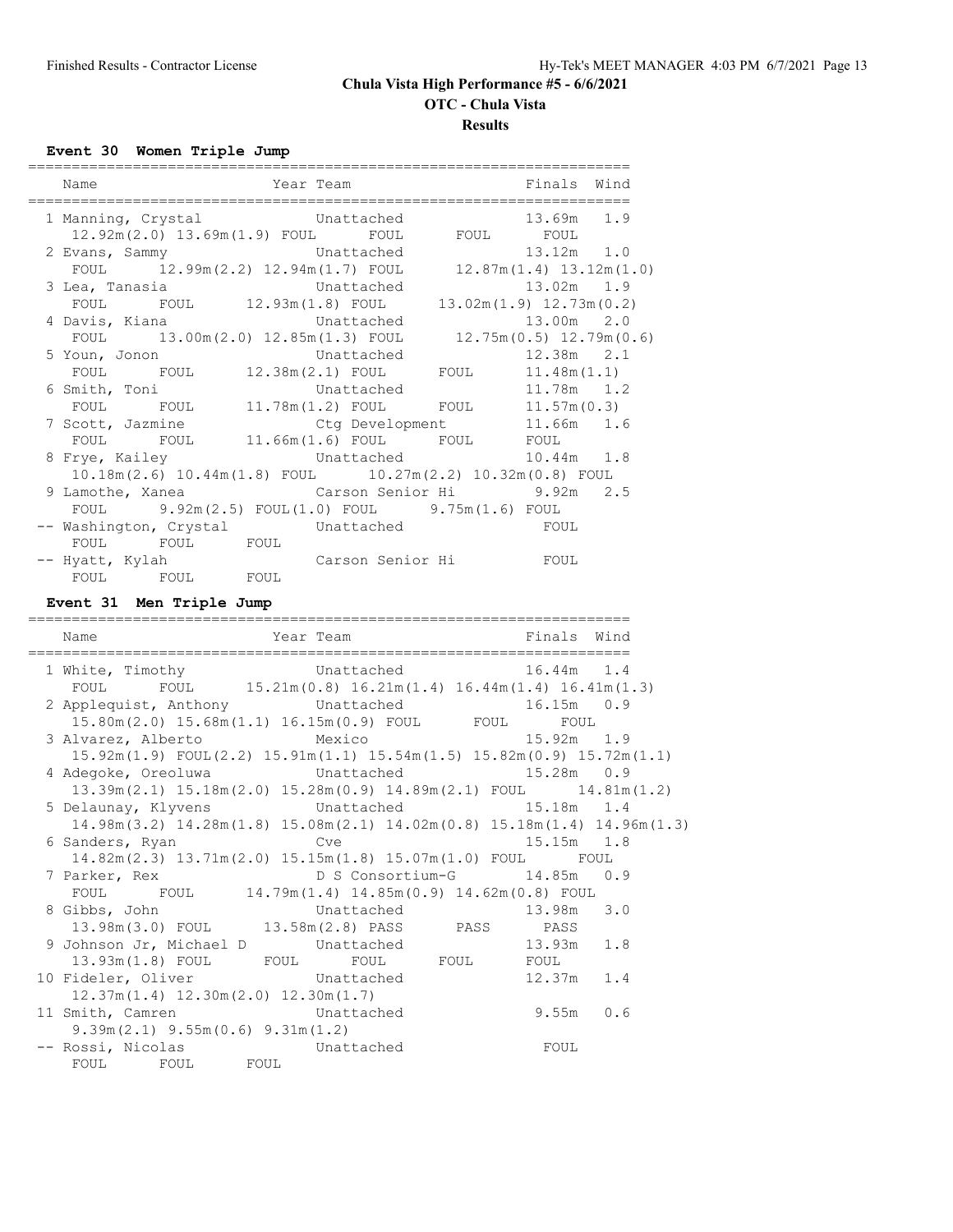# **OTC - Chula Vista**

**Results**

**Event 32 Women Hammer Throw**

| Name<br>Year Team                                                                                       |            | Finals |
|---------------------------------------------------------------------------------------------------------|------------|--------|
| Unattached<br>1 Haapanen, Amy<br>47.68m 44.77m 50.46m 47.65m 49.17m 52.88m                              |            | 52.88m |
| 2 Contreras, Erika buru Unattached<br>FOUL 38.82m FOUL 51.15m 51.77m FOUL                               |            | 51.77m |
| 3 Meeks, Giavonna<br>Unattached<br>FOUL 48.62m 49.14m 48.49m 51.21m FOUL                                |            | 51.21m |
| Unattached<br>4 Stafford, Jillian<br>48.90m  48.25m  47.66m  48.28m  47.90m  FOUL                       |            | 48.90m |
| 5 Pasamba, Erynn<br>38.29m FOUL 34.46m FOUL 39.36m 36.93m                                               | Unattached | 39.36m |
| 6 Montler, Christine <b>Unattached</b>                                                                  |            | 38.09m |
| 38.09m FOUL 37.27m 37.77m FOUL FOUL<br>7 Monfil, Xochilt<br>Unattached<br>FOUL FOUL 29.40m FOUL<br>FOUL | FOUL       | 29.40m |

#### **Event 33 Men Hammer Throw**

| Name<br>Year Team                                                           | Finals |
|-----------------------------------------------------------------------------|--------|
| 1 Stafford, Justin Chattached                                               | 69.92m |
| 67.60m  68.24m  69.92m  67.92m  66.56m  FOUL<br>2 Shanahan, Michael Cve     | 69.31m |
| FOUL FOUL 69.31m FOUL FOUL FOUL<br>3 Dunbar, Colin TronwoodTC               | 66.77m |
| 65.29m  66.56m  66.77m  65.48m  65.17m  FOUL<br>4 Krogh, Matthew Chattached | 60.41m |
| FOUL FOUL 53.98m 57.72m FOUL 60.41m                                         |        |
| 5 Sommers, Anthony Unattached<br>56.36m FOUL 55.02m 54.48m 54.26m 54.86m    | 56.36m |
| 6 Gamez, Pablo Chattached<br>45.40m  49.43m  FOUL  47.76m  49.97m  FOUL     | 49.97m |
| 7 Meyer, James<br>Unattached                                                | 47.29m |
| 43.86m 47.29m 47.15m FOUL FOUL FOUL<br>8 Center, Riley Contrached           | 46.73m |
| 45.38m  46.73m  FOUL  FOUL<br>9 Trent, Jason Unattached                     | 40.81m |
| 40.15m 39.43m FOUL FOUL 40.81m FOUL                                         |        |
| 10 Allen, Terrence Unattached<br>36.93m FOUL FOUL FOUL FOUL FOUL            | 36.93m |

## **Event 34 Women Discus Throw**

| Year Team<br>Name                                               |            | Finals |
|-----------------------------------------------------------------|------------|--------|
| 1 Phelps, Kiana<br>54.30m 54.60m 55.84m FOUL 55.89m FOUL        | Unattached | 55.89m |
| 2 Meeks, Giavonna<br>FOUL FOUL 41.14m 41.68m 45.13m 37.60m      | Unattached | 45.13m |
| 3 Estrada, Kaela<br>30.23m 30.09m 27.88m FOUL FOUL 29.12m       | Unattached | 30.23m |
| 4 Fitzgerald, Claire<br>26.80m FOUL 23.93m 29.33m 27.70m 27.55m | Unattached | 29.33m |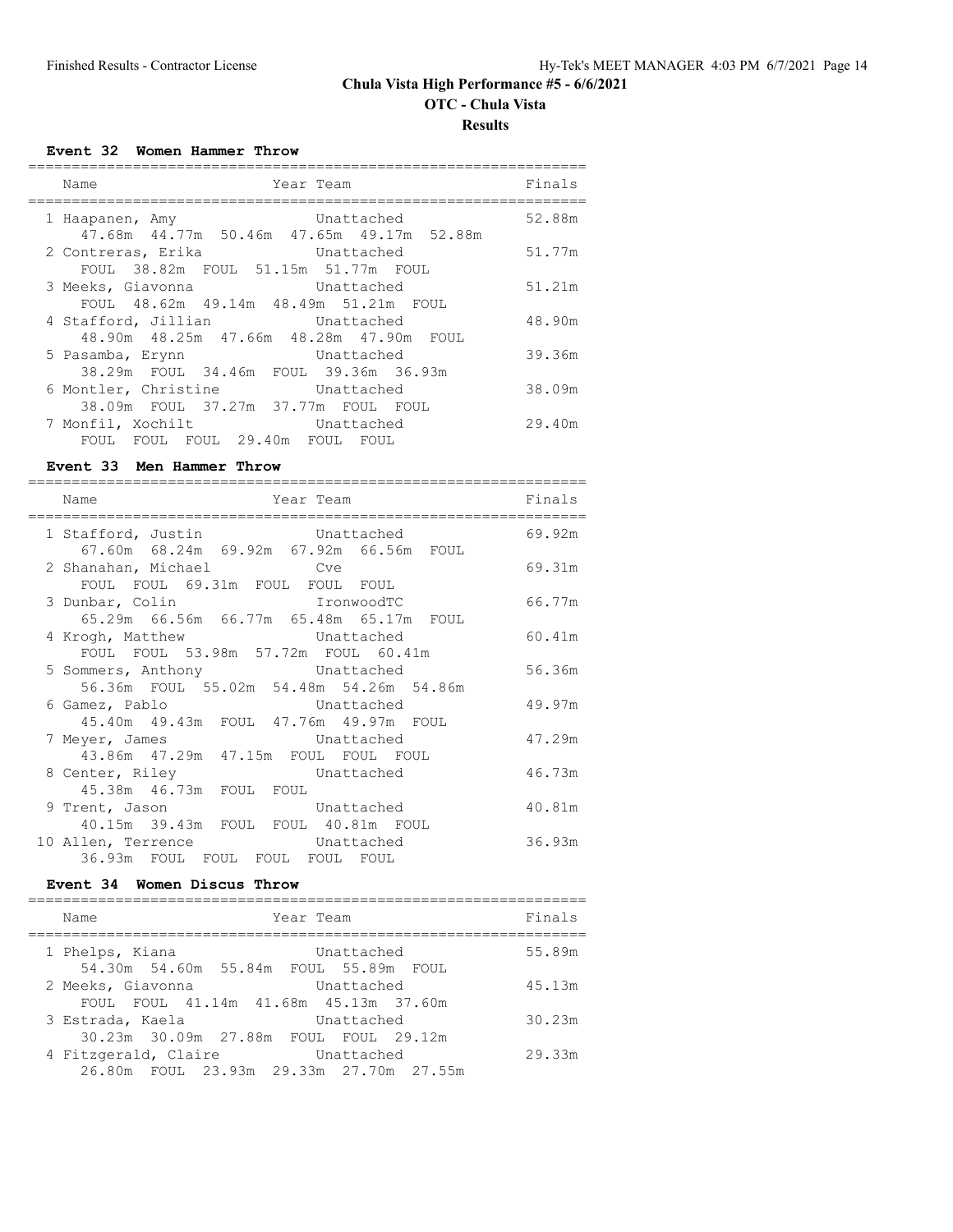**OTC - Chula Vista**

#### **Results**

## **....Event 34 Women Discus Throw**

 5 Macias, Katherine Unattached 15.58m 14.66m 12.74m 14.47m 13.77m 15.58m 14.78m

#### **Event 35 Men Discus Throw**

| Year Team<br>Name                                                               | Finals | H#             |
|---------------------------------------------------------------------------------|--------|----------------|
| 1 Jagers, Reggie<br>Cve<br>67.82m FOUL FOUL 64.02m FOUL FOUL                    | 67.82m | 2              |
| Cve<br>2 Williams, Brian<br>57.87m 64.73m 63.07m 62.86m FOUL 64.61m             | 64.73m | 2              |
| 3 Moses, Nathaniel<br>Arete Throws Nat<br>51.25m 58.46m 58.05m FOUL 59.97m FOUL | 59.97m | $\overline{2}$ |
| 4 Schuurmans, Jared<br>Unattached<br>59.45m 58.42m 57.56m 57.97m 59.90m 58.45m  | 59.90m | 2              |
| 5 Harrell, Jason<br>Arete Throws Nat<br>59.34m 57.97m 56.22m FOUL FOUL 57.90m   | 59.34m | $\mathfrak{D}$ |
| Unattached<br>6 Kovar, Jayson<br>55.36m 55.44m 58.13m 57.69m 58.75m 55.76m      | 58.75m | 2              |
| 7 Torie, Mike<br>Torie TC<br>52.33m 53.78m 54.00m 54.94m FOUL 55.17m            | 55.17m | $\mathfrak{D}$ |
| 8 Rohn, Max<br>Unattached<br>45.12m 52.84m FOUL 48.11m 51.67m 52.14m            | 52.84m | $\mathfrak{D}$ |
| 9 Hawkins, Jacob<br>Unattached<br>51.79m FOUL FOUL 49.61m FOUL 49.26m           | 51.79m | $\mathfrak{D}$ |
| 10 Malone, Casey<br>Unattached<br>45.55m  46.77m  FOUL  49.58m  FOUL  47.78m    | 49.58m | $\mathfrak{D}$ |
| 11 Williams, Harrison<br>Cve<br>44.34m 46.46m 44.87m                            | 46.46m | $\mathbf{1}$   |
| 12 Gamez, Pablo<br>Unattached<br>42.73m  46.12m  46.31m                         | 46.31m | $\mathbf{1}$   |
| 13 Mitchell, Andrew<br>Unattached<br>FOUL 42.25m 42.93m                         | 42.93m | $\mathbf{1}$   |
| 14 Becerra, Gerardo<br>Unattached<br>36.09m 33.40m FOUL                         | 36.09m | $\mathbf{1}$   |
| 15 Lawson, Winston<br>Unattached<br>32.81m 34.08m 34.80m                        | 34.80m | $\mathbf{1}$   |
| 16 Meyer, James<br>Unattached<br>34.07m FOUL FOUL                               | 34.07m | $\mathbf{1}$   |
| 17 Allen, Terrence<br>Unattached<br>32.83m FOUL 33.44m                          | 33.44m | $\mathbf{1}$   |
| 18 Gibbs, Jayden<br>Dream Team<br>FOUL FOUL FOUL 31.82m FOUL FOUL               | 31.82m | $\mathbf{1}$   |
| Sdsu Adapted Ath<br>19 Krepop, Logan<br>FOUL FOUL FOUL FOUL 31.17m<br>FOUL      | 31.17m | 1              |
| -- Hadadi, Ehsan<br>I.R.Iran<br>FOUL                                            | FOUL   | 2              |

## **Event 36 Women Shot Put**

|  | Name          |                                                |  | Year Team |  |  |  | Finals |  |
|--|---------------|------------------------------------------------|--|-----------|--|--|--|--------|--|
|  | 1 Kunz, Annie |                                                |  | Cye       |  |  |  | 15.53m |  |
|  |               | 14.78m  14.60m  15.30m  14.95m  15.53m  15.02m |  |           |  |  |  |        |  |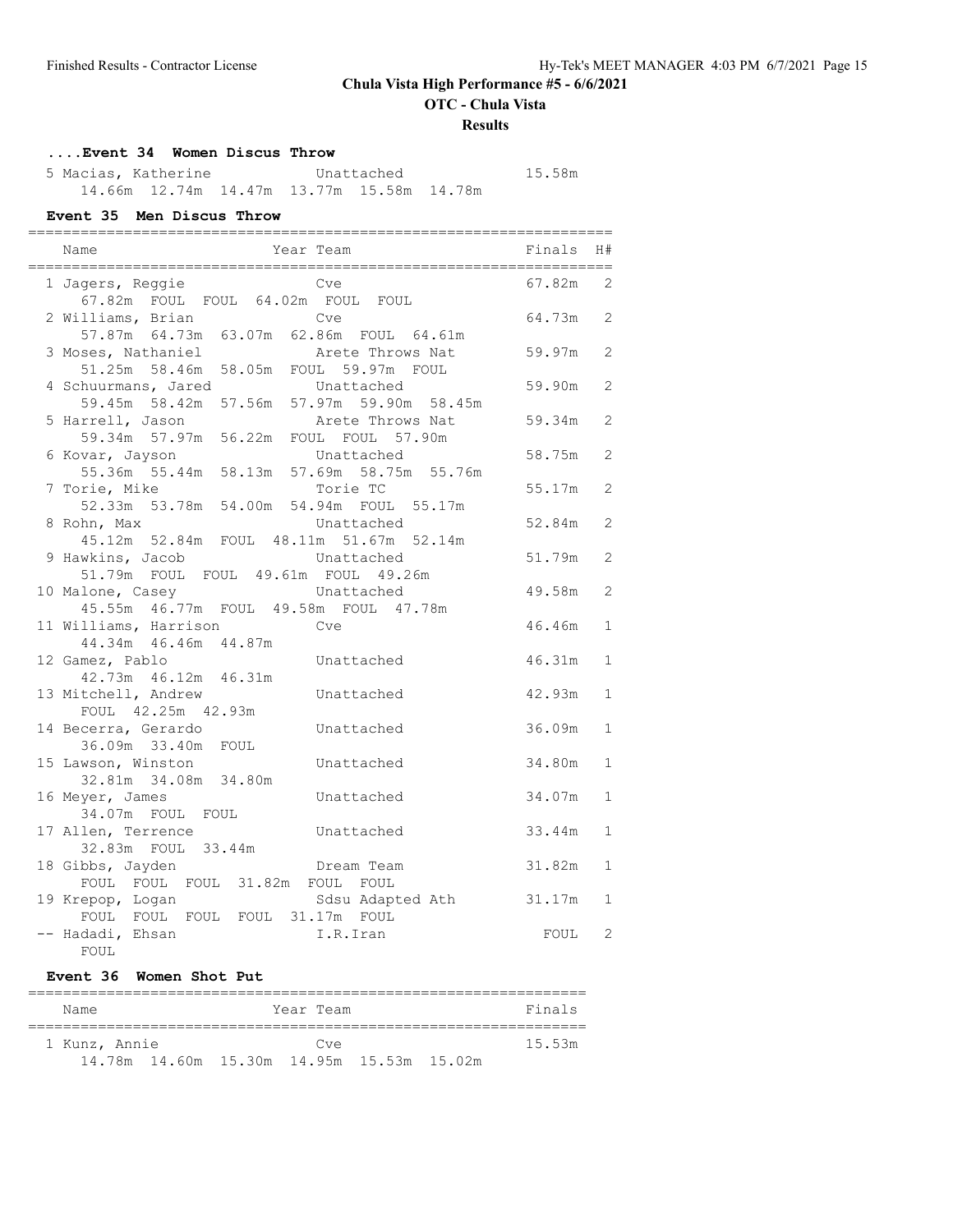**OTC - Chula Vista**

**Results**

## **....Event 36 Women Shot Put**

| 2 Hawkins, Chari  | Unattached                                          | 14.26m |
|-------------------|-----------------------------------------------------|--------|
|                   | 12.27m 13.56m 13.72m 14.26m FOUL FOUL               |        |
| 3 Taamu, Reyna    | Unattached                                          | 14.12m |
|                   | 13.32m 13.83m 14.04m 13.61m 14.12m 13.95m           |        |
| 4 Meeks, Giavonna | Unattached                                          | 13.40m |
|                   | 13.40m FOUL FOUL 12.34m FOUL FOUL                   |        |
| 5 Molette, Mi'ah  | Unattached                                          | 10.97m |
|                   | FOUL 10.68m 10.77m 10.85m FOUL 10.97m               |        |
|                   | 6 Fitzgerald, Claire <b>Inattached</b>              | 9.11m  |
|                   | FOUL 9.11m FOUL 8.15m FOUL 8.35m                    |        |
|                   | 7 Macias, Katherine <b>Machanachists</b> Unattached | 8.40m  |
|                   | 7.73m 7.88m 8.07m 8.10m 7.81m 8.40m                 |        |

# **Event 37 Men Shot Put**

| Name                                                                                                                            | Year Team<br>_____________________ | Finals |
|---------------------------------------------------------------------------------------------------------------------------------|------------------------------------|--------|
| 1 Ogundeji, Ayomidotun bunattached<br>19.33m  20.05m  FOUL  FOUL  19.95m  20.02m                                                |                                    | 20.05m |
| 2 Center, Riley Chattached 14.99m<br>FOUL 14.29m 14.57m 14.63m 14.99m 14.79m                                                    |                                    |        |
| 3 Velazquez-Moreno, Albert Unattached<br>13.23m  13.83m  14.21m  13.90m  13.45m  14.29m                                         |                                    | 14.29m |
| 4 Lander, Hagan Construction Unattached<br>13.44m 13.54m 13.59m 13.32m 13.10m 13.72m                                            |                                    | 13.72m |
| 5 Gamez, Pablo Chattached<br>13.13m 12.91m 12.51m 12.89m 13.45m 13.64m                                                          |                                    | 13.64m |
| 6 Meyer, James                                                                                                                  | Unattached                         | 13.41m |
| 13.41m  FOUL  13.11m  13.41m  12.87m  FOUL<br>7 Allen, Terrence Unattached                                                      |                                    | 13.07m |
| 12.88m  13.07m  FOUL  FOUL  12.76m  FOUL<br>8 Mitchell, Andrew Unattached                                                       |                                    | 12.76m |
| 12.17m FOUL FOUL 12.76m 12.50m FOUL<br>9 Becerra, Gerardo bunattached                                                           |                                    | 11.43m |
| 11.43m FOUL FOUL FOUL FOUL FOUL<br>10 Trent, Jason                                                                              | Unattached                         | 9.27m  |
| 8.83m FOUL 9.05m 9.27m 8.44m 8.27m<br>11 Gibbs, Jayden                                                                          | Dream Team                         | 9.13m  |
| 8.06m 8.79m 9.07m 8.90m 9.13m FOUL<br>12 Krepop, Loqan                   Sdsu Adapted Ath<br>8.08m 8.19m FOUL 8.30m 7.84m 8.12m |                                    | 8.30m  |
|                                                                                                                                 |                                    |        |

## **Event 38 Women Javelin Throw**

| Name                |                  | Year Team |                                       |  | Finals |
|---------------------|------------------|-----------|---------------------------------------|--|--------|
| 1 Portillo, Vanessa |                  |           | Unattached                            |  | 33.69m |
|                     |                  |           | 26.98m FOUL FOUL 33.69m 29.08m 28.15m |  |        |
| 2 Weber, Jillian    |                  |           | Unattached                            |  | 32.13m |
|                     | FOUL 32.13m FOUL |           | FOUL FOUL FOUL                        |  |        |
| 3 Estrada, Kaela    |                  |           | Unattached                            |  | 26.18m |
|                     |                  |           | FOUL FOUL 24.60m 26.07m 26.18m 25.79m |  |        |
| 4 Macias, Katherine |                  |           | Unattached                            |  | 23.90m |
|                     |                  |           | FOUL 23.90m 23.17m 21.10m 23.45m FOUL |  |        |
|                     |                  |           |                                       |  |        |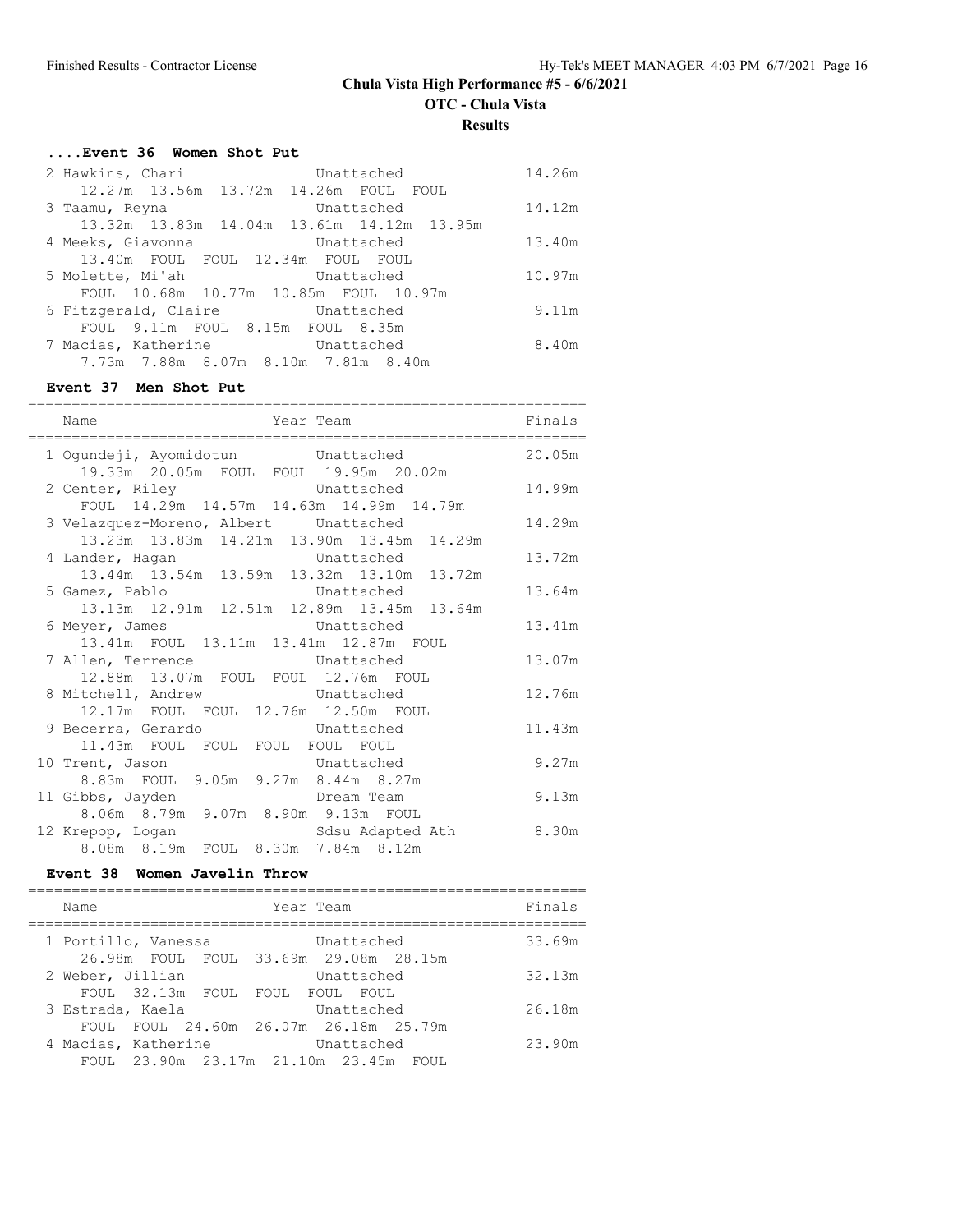**OTC - Chula Vista**

**Results**

# **....Event 38 Women Javelin Throw**

| 5 Fitzgerald, Claire bunattached                       | 23.43m |
|--------------------------------------------------------|--------|
| FOUL 23.43m 21.12m FOUL 22.64m 19.87m                  |        |
| 6 Perla, Xinix<br>Unattached                           | 19.60m |
| 19.60m 18.75m FOUL FOUL FOUL FOUL                      |        |
| 7 Harris, Yvette<br>Unattached                         | 18.58m |
| 16.72m 18.58m 17.49m FOUL FOUL FOUL                    |        |
| 8 Adams, Kendal<br>Dream Team                          | 15.12m |
| 14.38m 13.69m 15.12m 14.78m 11.14m 14.82m              |        |
| 9 Patterson, Sara Chattached                           | 13.13m |
| 13.13m FOUL FOUL FOUL FOUL FOUL                        |        |
| -- Flores, Alleah<br>Cve                               | FOUL   |
| FOUL FOUL FOUL FOUL FOUL FOUL                          |        |
| -- Hibbard, Karly<br>Unattached                        | FOUL   |
| FOUL<br><b>FOUL</b><br>FOUL<br>- FOUL<br>FOUL.<br>FOUL |        |

## **Event 39 Men Javelin Throw**

| Name<br>Year Team                                                           | Finals |
|-----------------------------------------------------------------------------|--------|
| Unattached<br>1 Turner, Akinyele                                            | 69.22m |
| 65.61m 66.27m 67.56m 67.32m 69.22m 66.75m<br>2 Gutierrez, Frankie battached | 53.52m |
| 53.52m 52.03m 52.10m 49.82m FOUL FOUL                                       |        |
| 3 Mitchell, Andrew Unattached                                               | 51.41m |
| 50.74m 50.06m 51.41m FOUL 50.56m 44.60m                                     |        |
| 4 Gallardo, Mike<br>Unattached<br>51.38m 51.34m 51.22m                      | 51.38m |
| 5 Allen, Terrence Unattached                                                | 44.26m |
| 44.26m  44.23m  FOUL  43.99m  43.77m  FOUL                                  |        |
| 6 Mix, DeWalt<br>Team Edge                                                  | 36.52m |
| 32.58m 36.52m FOUL 34.84m FOUL FOUL                                         |        |
| 7 Shea, Michael Contract Unattached<br>FOUL 36.22m FOUL FOUL FOUL FOUL      | 36.22m |
| Unattached<br>8 Ruiz, Steven                                                | 33.60m |
| FOUL FOUL 33.60m 33.21m 32.94m 32.94m                                       |        |
| 9 Gibbs, Jayden<br>Dream Team                                               | 31.52m |
| 31.52m 30.25m FOUL FOUL FOUL 23.02m                                         |        |

## **Event 40 Mixed Long Jump ParaMasYT**

| Name                | Year Team                                                                                             |      | Finals Wind   |
|---------------------|-------------------------------------------------------------------------------------------------------|------|---------------|
|                     |                                                                                                       |      |               |
|                     | 1 Gillette, Elexis M US Paralympics 6.42m 2.0                                                         |      |               |
|                     | $6.24$ m(1.7) $6.29$ m(1.8) $6.13$ m(1.2) $6.42$ m(2.0) $6.18$ m(1.6) $5.97$ m(1.3)                   |      |               |
| 2 Frech, Ezra       | M US Paralympics                                                                                      |      | 5.89m 1.3     |
|                     | $5.89$ m $(1.3)$ $5.88$ m $(-0.8)$ FOUL $(0.7)$ $5.89$ m $(1.8)$ FOUL $(1.6)$ $5.60$ m $(1.2)$        |      |               |
| 3 Hatz, Beatriz     | W US Paralympics                                                                                      |      | $5.63m$ $2.0$ |
| FOUL                | $5.33m(1.5)$ $5.61m(1.8)$ $5.63m(2.0)$ FOUL                                                           | FOUL |               |
| 4 Watt, Amy         | W Canada                                                                                              |      | $5.30m$ 1.0   |
| 5.13m (1.9) FOUL    | $5.17m(1.5)$ $5.25m(2.0)$ $5.30m(1.0)$ $5.09m(1.3)$                                                   |      |               |
| 5 Flores, Alleah    | W Cve                                                                                                 |      | $4.86m$ 1.7   |
| <b>EOUL</b><br>FOUL | $4.42m(1.0)$ FOUL FOUL $4.86m(1.7)$                                                                   |      |               |
| 6 Harris, Yanise    | W Unattached                                                                                          |      | $4.69m$ 2.1   |
|                     | $4.69$ m $(2.1)$ $4.12$ m $(1.3)$ $4.36$ m $(1.2)$ $4.37$ m $(1.4)$ $4.33$ m $(1.4)$ $4.19$ m $(1.7)$ |      |               |